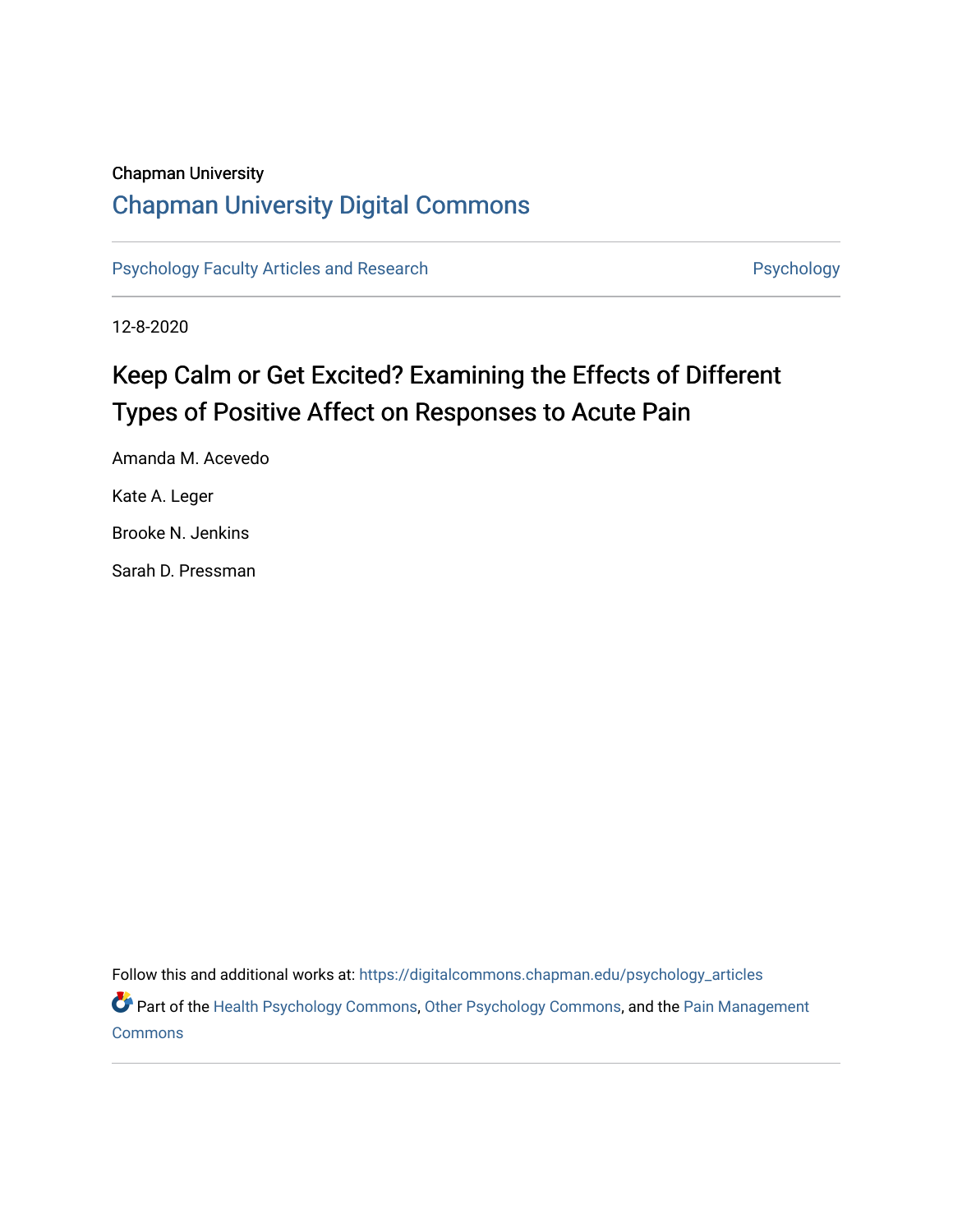# Keep Calm or Get Excited? Examining the Effects of Different Types of Positive Affect on Responses to Acute Pain

# **Comments**

This is an Accepted Manuscript of an article published in The Journal of Positive Psychology in 2020, available online at<https://doi.org/10.1080/17439760.2020.1858338>. It may differ slightly from the final version of record.

Copyright Taylor & Francis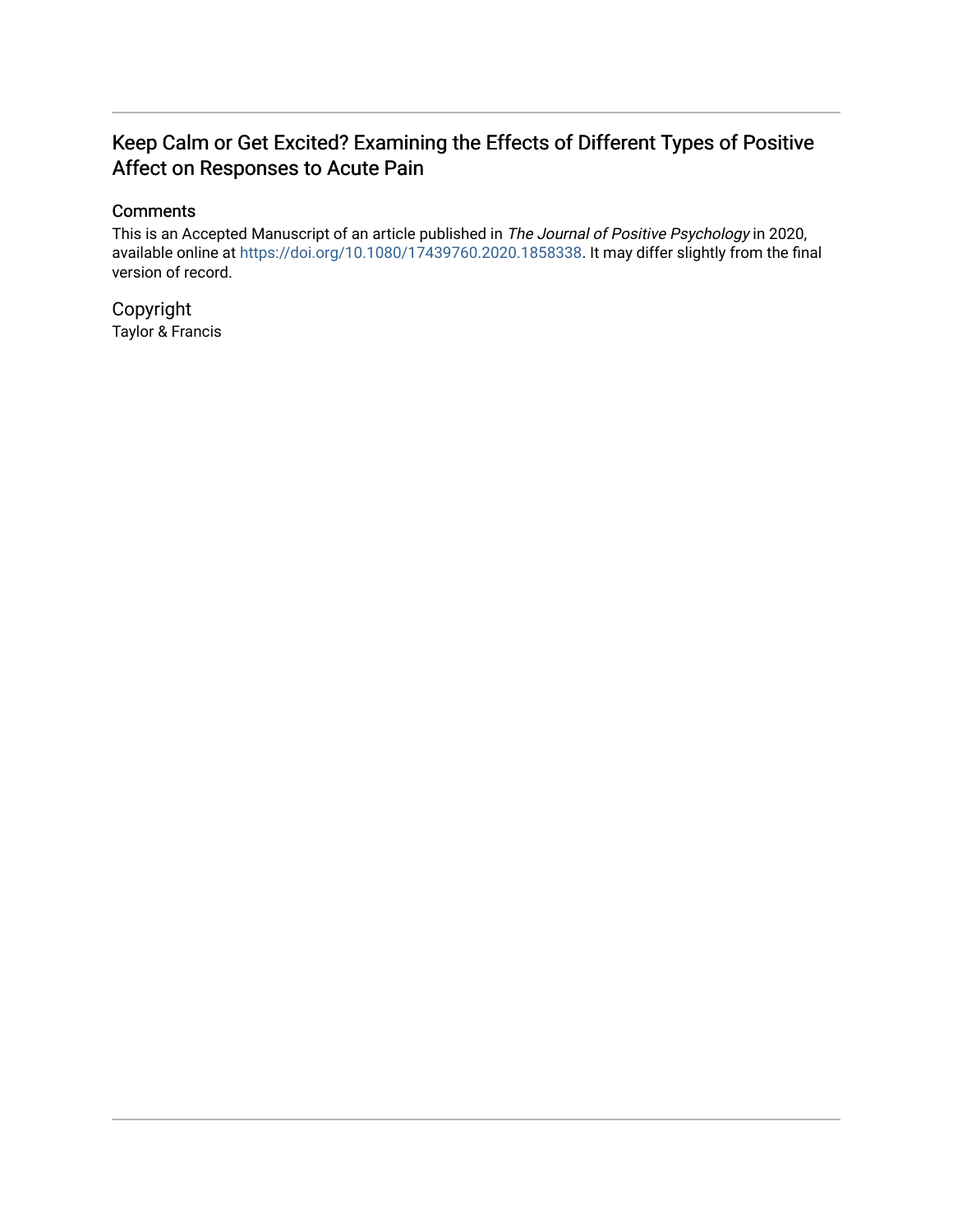Keep Calm or Get Excited? Examining the Effects of Different Types of Positive Affect

# on Responses to Acute Pain

Amanda M. Acevedo, Ph.D.<sup>a</sup>, Kate A. Leger, Ph.D.<sup>b</sup>, Brooke N. Jenkins, Ph.D.<sup>c</sup>,

& Sarah D. Pressman, Ph.D.<sup>a</sup>

**Author Affiliations:** a Department of Psychological Science, University of California, Irvine

<sup>b</sup>Department of Psychology, University of Kentucky

c Department of Psychology, Chapman University

**Corresponding Author:** Amanda M. Acevedo, PhD who is now at the National Cancer

Institute, 9609 Medical Center Drive, Room 3E208, MSC 9761, Bethesda, MD 20892,

amanda.acevedo@nih.gov

Submitted to *Journal of Positive Psychology*

Word count: 6,868/7,500 words

Abstract  $= 149/150$  words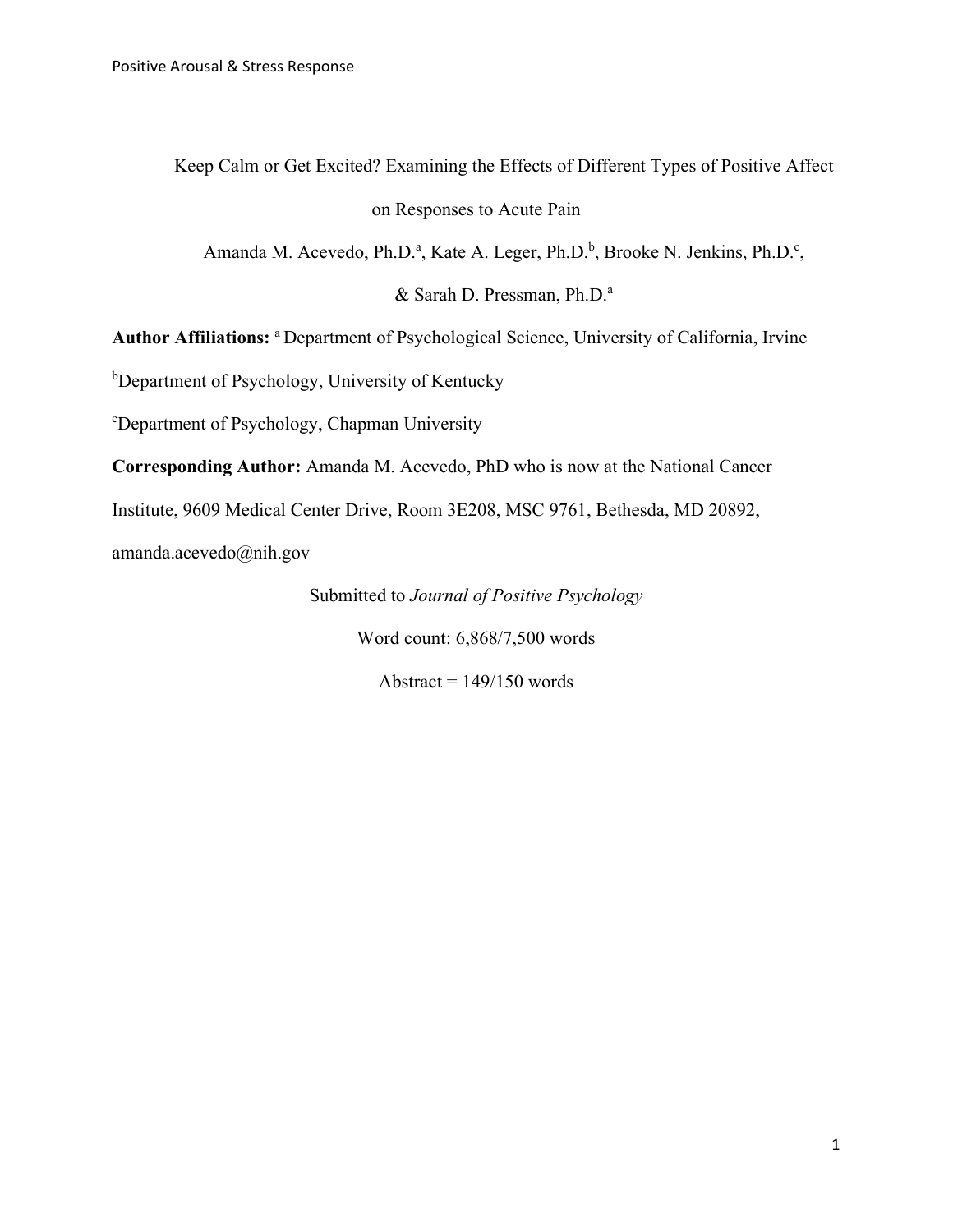#### **Abstract**

Researchers typically assume that all forms of positive affect (PA) are equally beneficial for attenuating the physiological stress response. We tested whether this association is more nuanced by examining the role of arousal level of PA on physiological responses to acute pain. Participants (N=283, 75.6% female,  $M_{\text{age}}$ =20.6) were randomized to a low, mid, or high arousal (calm, happy, and excited, respectively) induction condition or to a neutral control and then completed an acute pain-inducing cold pressor task. Sympathetic and parasympathetic responses along with self-reported pain and distress were assessed. Results indicated that the calm condition had a flatter sympathetic reactivity and subsequent recovery compared with the control condition. Additionally, calm and excited were associated with steeper *increases* in parasympathetic reactivity versus controls. These results support past PA stress buffering findings and indicate that not all types of PA are equal when it comes to improving the pain stress response.

**Keywords:** emotion, positive affect, experimental pain, cold pressor, heart rate variability, autonomic nervous system, pre-ejection period, physiological stress response.

**Abbreviations: PA** = positive affect, **PEP** = pre-ejection period, **RMSSD** = root mean square of successive differences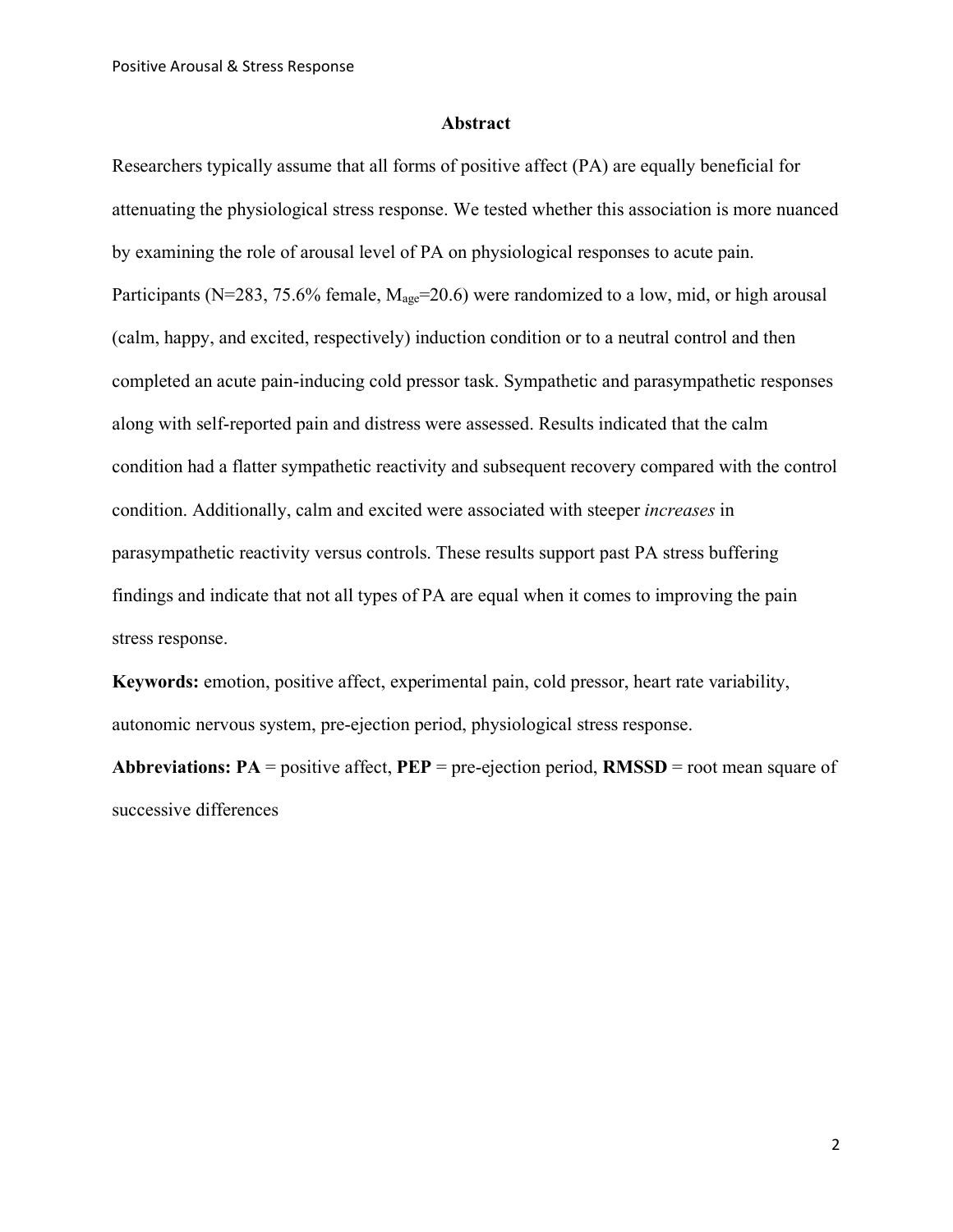# **Keep calm or get excited? Examining the effects of different types of positive affect on responses to acute pain**

In recent years, there has been an increasing interest in the way in which affect can inhibit or exacerbate responses to pain. In general, positive affect (PA) is thought to inhibit pain. One important yet understudied issue in this literature, however, is the possibility that different types of PA may impact responses to acute pain differentially. This may be especially true when PA types vary in arousal, a factor long thought to alter the pain experience (Haslam, 1967). To address this question, the current study examines how different types of induced and arousalvaried PA influence responses to acute pain.

Broadly, experimentally-induced PA has been associated with less acute pain (e.g., Bruehl et al., 1993; Rhudy & Williams, 2005; Weisenberg et al., 1998; Zelman et al., 1991). For example, participants asked to re-create a pleasant memory self-reported less pain from a finger pressure pain task compared with neutral controls (Bruehl et al., 1993). Additionally, the pain literature acknowledges the potential importance of PA arousal on pain (e.g., Rhudy & Meagher, 2001) and tends to show less self-reported pain and higher pain tolerance when relaxation (i.e. similar to a type of low-arousal PA) is induced through decreasing respiration rate, progressive muscle relaxation, guided imagery, or meditation (e.g., Bruehl et al., 1993; Bobey & Davidson, 1970; Mandle et al., 1996; Schaffer & Yucha, 2004; Wescott & Horan, 1977). However, less is known about the influence of PA arousal on autonomic responses to acute pain. The overlapping neurocircuitry responsible for emotion, pain sensation, and the autonomic nervous system (e.g., Appelhans & Luecken, 2008; Benarroch, 2001) suggests that PA might inhibit both the perception of pain and autonomic responses to pain (e.g., Bruehl et al., 1993; Rhudy & Meagher, 2001).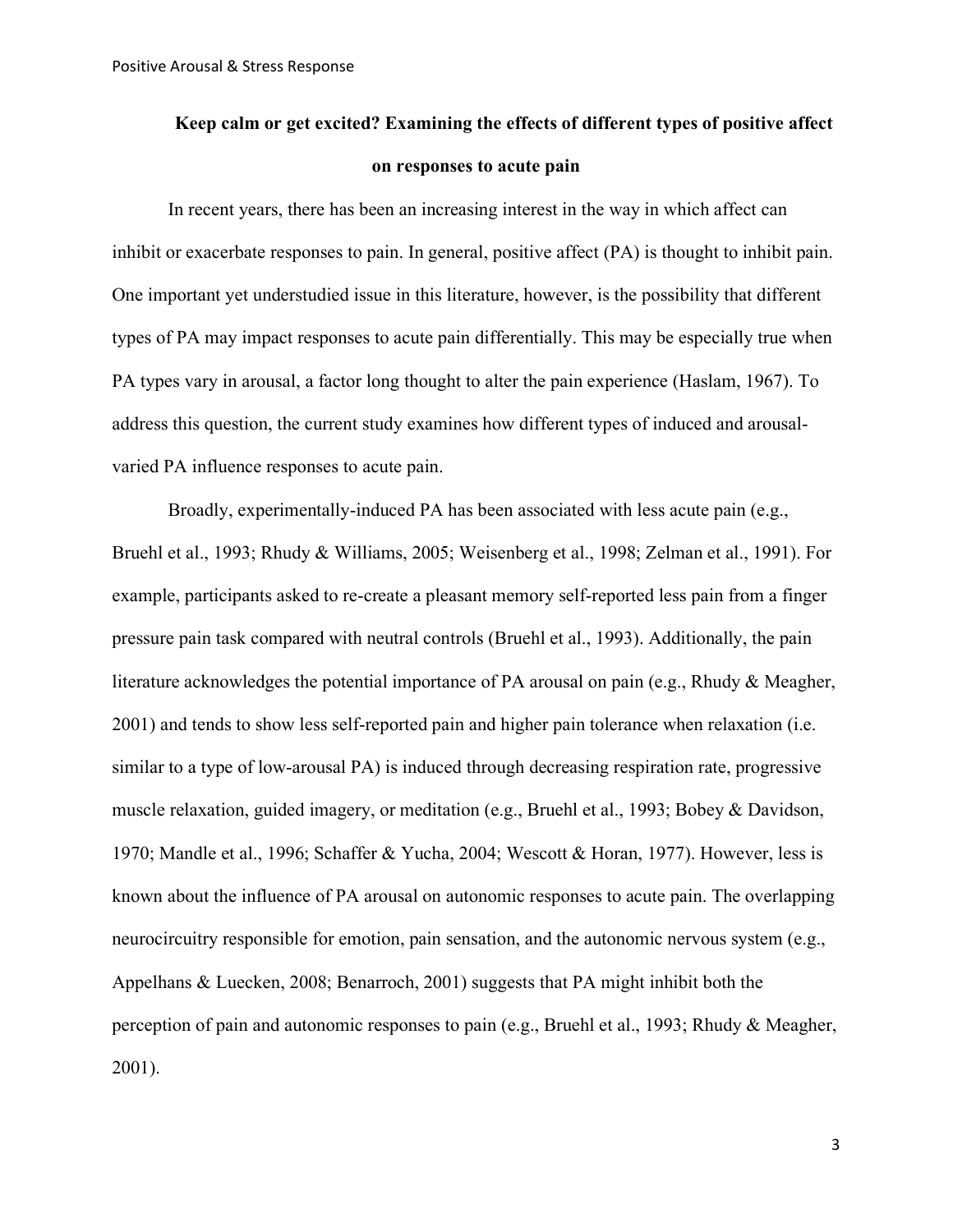Further evidence that PA inhibits self-reported and autonomic stress responses to pain is provided by the PA-Stress buffering model which posits that PA reduces both the perceptions of and physiological responses to stress (Pressman & Cohen, 2005). However, in most studies different PA adjectives (and arousal levels) are averaged together or only a single PA type is contrasted against a neutral control instead of examining different PA types separately (Mandle et al., 1996; Martin, 2001; Matz & Brown, 1998; Pressman & Cross, 2018). This leaves many open and unanswered questions about what types of PA are most helpful in the context of stressful pain stimuli.

At rest, PA arousal is associated with physiological changes in the autonomic nervous system (Thayer, 1967, 1970). For example, feeling excited and enthusiastic (high-arousal PA) is associated with increased heart rate activity, while feeling peaceful and calm (low-arousal PA) has the opposite effect (Kreibig, 2010; Levenson, 2014; Shiota et al., 2011; Witvliet & Vrana, 1995). These differences in autonomic patterns prior to experiencing acute pain could alter the phasic autonomic stress response to pain due to the law of initial values (Berntson et al., 1994). This law states that the level of physiological response depends on the initial level of physiological activation. As such, to truly understand the impact PA has on the physiological response to acute pain, we must examine the changes that occur during pain *from* the PA induction rather than from baseline.

In the current study, we explore two questions no one has examine before. First, we ask what type of PA (low-arousal calm, mid-arousal happy, or high-arousal excited) is most helpful for altering physiological and self-reported responses to an acute and stressful pain task. Next, we also explore what physiological pathway drives this effect: sympathetic versus parasympathic activity. To do so, we assessed the influence of different types of PA on self-reported and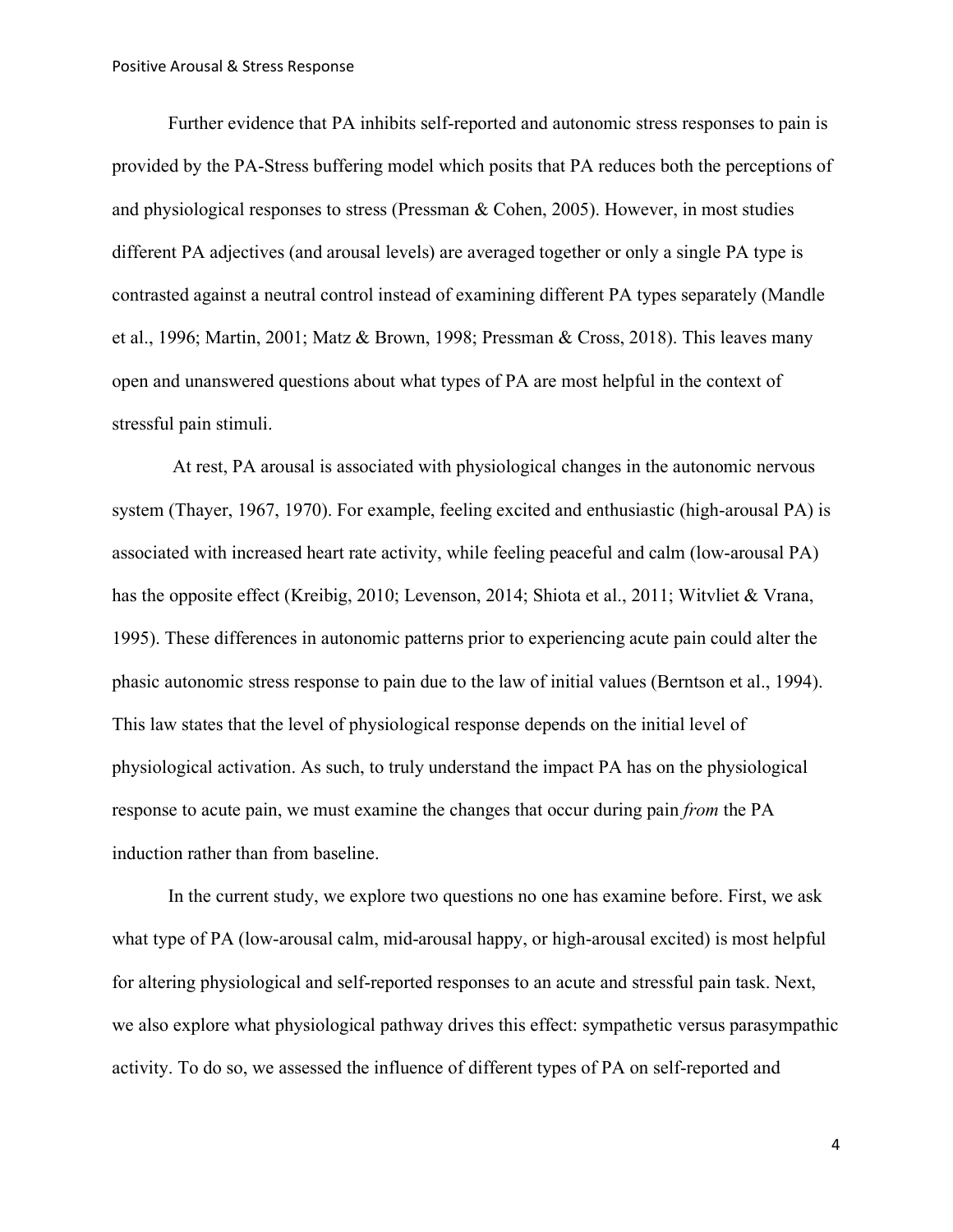autonomic cardiovascular responses to acute pain by randomly assigning participants to one of three PA conditions that varied by arousal level or a neutral control condition and then had participants engage in a standardized cold pressor task. While no one has manipulated different PA types in a single pain study before, based on past related relaxation studies (e.g., Bruehl et al., 1993; Bobey & Davidson, 1970; Mandle et al., 1996; Schaffer & Yucha, 2004; Wescott & Horan, 1977) and our own theorizing, we hypothesized that the low-arousal calm condition would best buffer the physiological response (i.e. lower sympathetic activation, lower parasympathetic withdrawal) to acute pain compared with the other conditions. If so, this would demonstrate a physiological mechanism through which relaxation and other low arousal PA inducing interventions are beneficial to acute pain.

#### **Methods**

## **Participants**

The sample consisted of 283 undergraduate students at the University of California, Irvine who were either recruited through a) the Department of Psychological Science online research subject pool interface (SONA System) and received class credit for their participation or b) through flyers hanging around campus and received \$20 for their participation. Participants were excluded from the study if they had ever been diagnosed with or currently had any of the following: a psychological disorder (e.g., depression) for which they were being treated (medication or therapy), cardiovascular disease (e.g., a heart condition), or a connective tissue disease (e.g., Raynaud's disease). Participants were also excluded if they had facial musculature disorders or were not fluent in English. One participant was excluded from analyses for being an extreme outlier across most cardiovascular outcome variables. Additionally, one participant experienced an adverse event and their data was subsequently removed from all analyses. For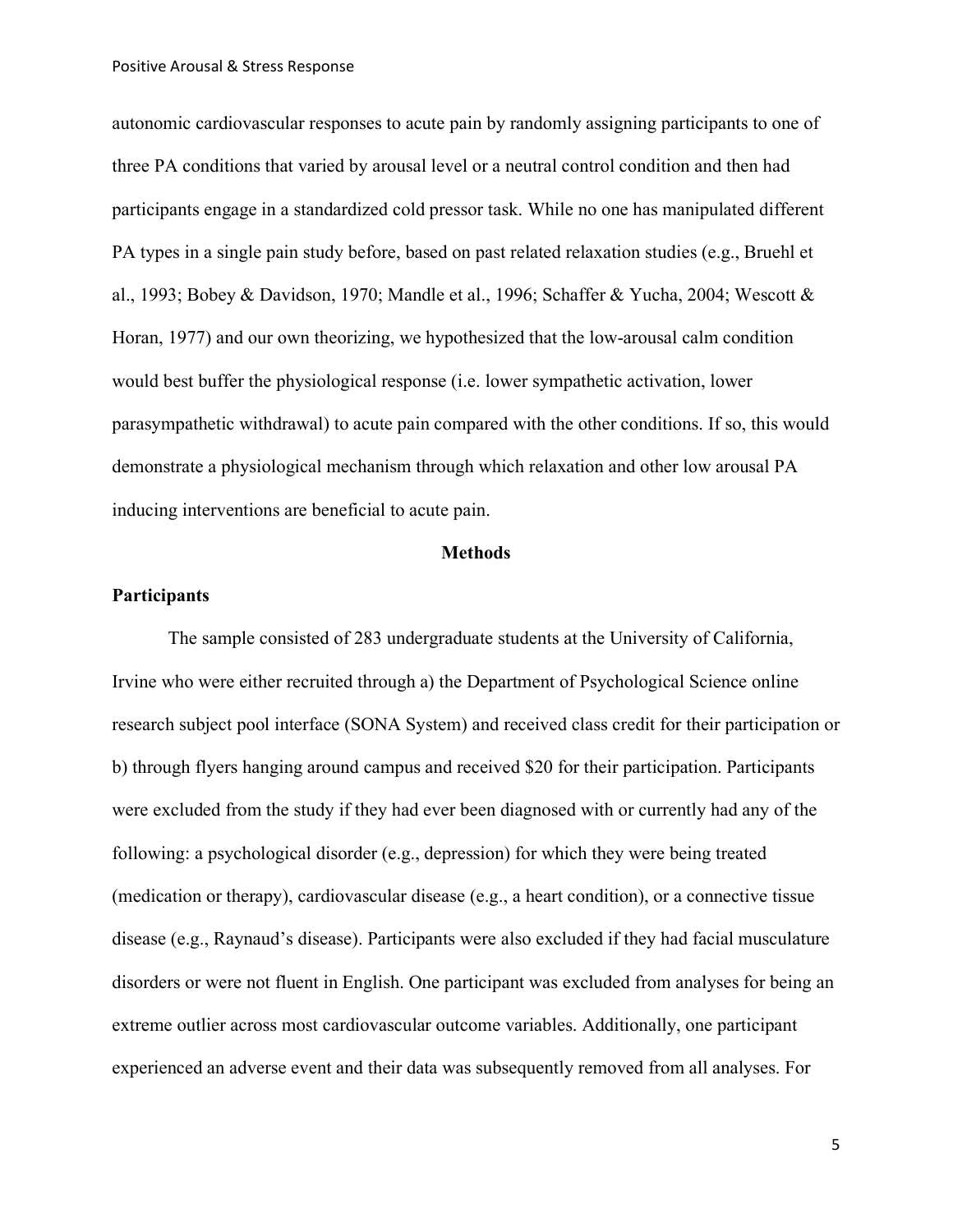analyses, we included only individuals who completed the full 2-minute cold pressor task (*n* = 195).

#### **Procedure**

After providing informed consent, participants completed the screening questionnaire. Eligible participants next completed baseline questionnaires assessing characteristics such as demographics, state PA, and stress. Upon completion of these questionnaires, electrodes were placed on participants to record both electrocardiograph (Lead II configuration) and impedance cardiography via BioLab 3.0.13. Participants completed a five-minute resting baseline period. Participants were randomly assigned to one of three PA-induction writing tasks: low-arousal calm, mid-arousal happy, high-arousal excited, or a neutral writing task. They were instructed to write for five minutes about "...a time in your life when you were the most (relaxed and/or calm; happy and/or content; excited and/or elated) ...". Participants were instructed to "Try to relive the precise details as much as possible, re-experiencing the events involved" and encouraged to continue writing and thinking about the event for the entire writing period. Those in the neutral control condition wrote about their typical morning routine. Following the writing task, participants answered a questionnaire regarding their state emotion as a manipulation check.

Next, participants completed the cold pressor task. During this task, participants put their non-dominant hand in a bucket of ice water (between 3.8°C and 4.2°C) and attempted to keep their hand in the water for an uninformed ceiling of two minutes. After the cold pressor, participants sat quietly for a five-minute recovery period. Upon completing additional questionnaires regarding pain experienced during the cold pressor task, participants completed a three-minute refresher mood induction, a second manipulation check and an additional task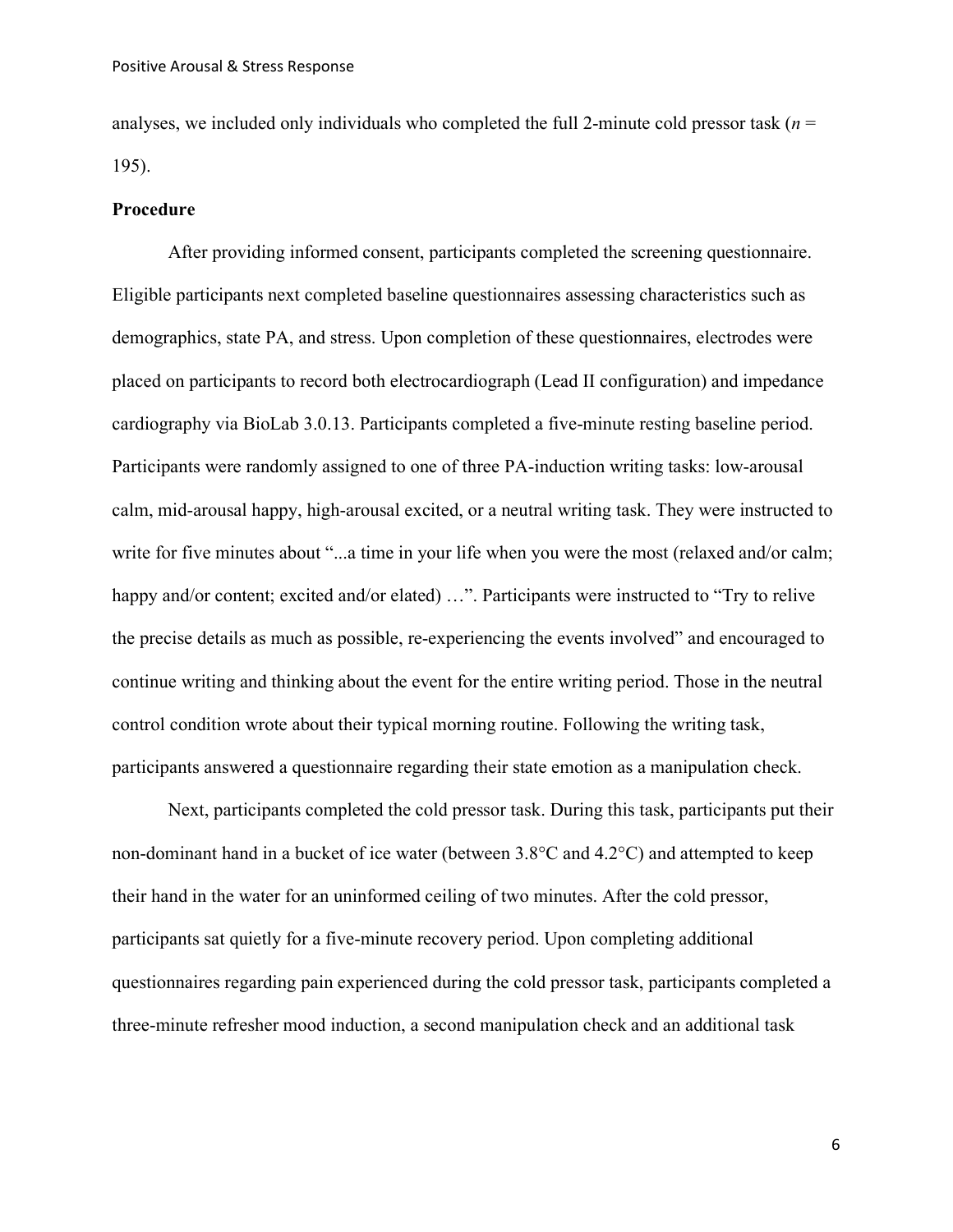unrelated to our PA-pain research questions. The participants then completed a final set of questionnaires then were debriefed and dismissed.

# **Measures**

#### *Demographics*

Age, sex, and racial/ethnic background were assessed via self-report. Additionally, height and weight were measured using a medical-grade scale in order to calculate body mass index.

# *State Affect and Stress*

State affect was assessed using a modified and shortened version of the Profile of Mood States (POMS) Questionnaire (McNair et al., 1971; Usala & Hertzog, 1989). Participants completed the questionnaire three times (at baseline before the induction, after the induction, after recovery from the passive stressor). Subscale scores were calculated by taking the average of the ratings for each self-reported state emotion of the corresponding subscale. For this study, the vigor subscale was used as a measure of high-arousal excited and comprised the following items: "lively" and "enthusiastic". Across ratings, the vigor subscale demonstrated internal consistency, Cronbach's  $\alpha$  = .71-.86. The well-being subscale was used as a measure of midarousal happy and included "cheerful" and "happy". These items showed internal consistency across ratings, Cronbach's  $\alpha$  = .86-.92. The calm subscale was used as a measure of low-arousal calm and included the items "calm" and "relaxed" (across ratings, Cronbach's  $\alpha$  = .89-.94). We also included the items "overwhelmed" and "stressed" (across ratings, Cronbach's  $\alpha$  = .81-.84) as a stress subscale (Miller et al., 2004). Responses ranged from 0 (not at all accurate) to 4 (extremely accurate).

# *Self-reported Response to Pain*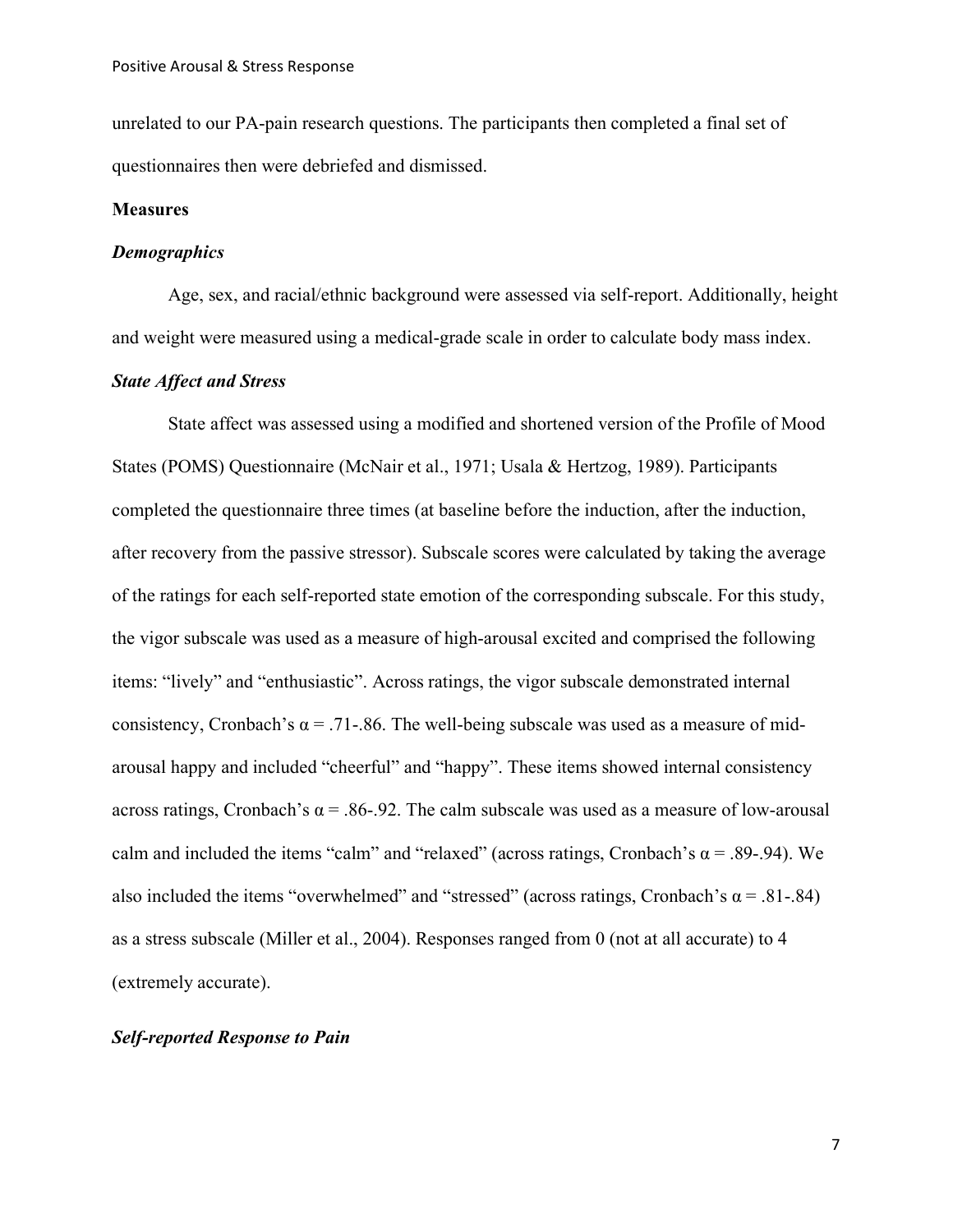Participants were asked "What was the maximum level of pain you experienced?" and "Please rate the distress you experienced during the cold-water task" after the cold pressor task. Responses ranged from 0 (no pain at all/no distress at all) to 100 (worst possible pain/highest level of distress).

## *Autonomic Response Measures*

Heart rate was recorded as beat-to-beat intervals using BioLab 3.0.13. All raw electrocardiograph (ECG) data was transferred into Mindware HRV 3.0.22 software and edited when artifacts prevented accurate heart rate calculation. Using the Mindware HRV software, dZ/dt was used to approximate respiration rate for each participant (so that respiration rate could be used as a control variable). R peaks were marked unless artifacts made it impossible to identify them. If this occurred, that part of the segment was removed and research assistants ensured the remaining data in that 60-second segment was at least 30 seconds of continuous data. If 30 seconds of data could not be extracted from a 60 second segment, then it was not included in analyses. Once data was cleaned, heart rate (to be used as a control variable) and the root mean-squared successive differences (RMSSD) between adjacent, normal R-R intervals was measured in milliseconds and calculated for each 60-second segment of data collected. RMSSD is a valid, time-domain measure of the parasympathetic influence on the heart (Hill et al., 2009; Kleiger et al., 2005). Higher RMSSD indicates greater parasympathetic influence.

All raw ECG and impedance cardiography (ICG) data were transferred into Mindware IMP 3.0.22 software and edited in 2 steps. The first step involved the same process of editing the ECG described above and the second step involved visually inspecting the ensemble averages. The B point was visually inspected and estimated, if needed, using the R-Z interval as described by Lozano and colleagues (2007). Once data was cleaned, pre-ejection period (PEP) was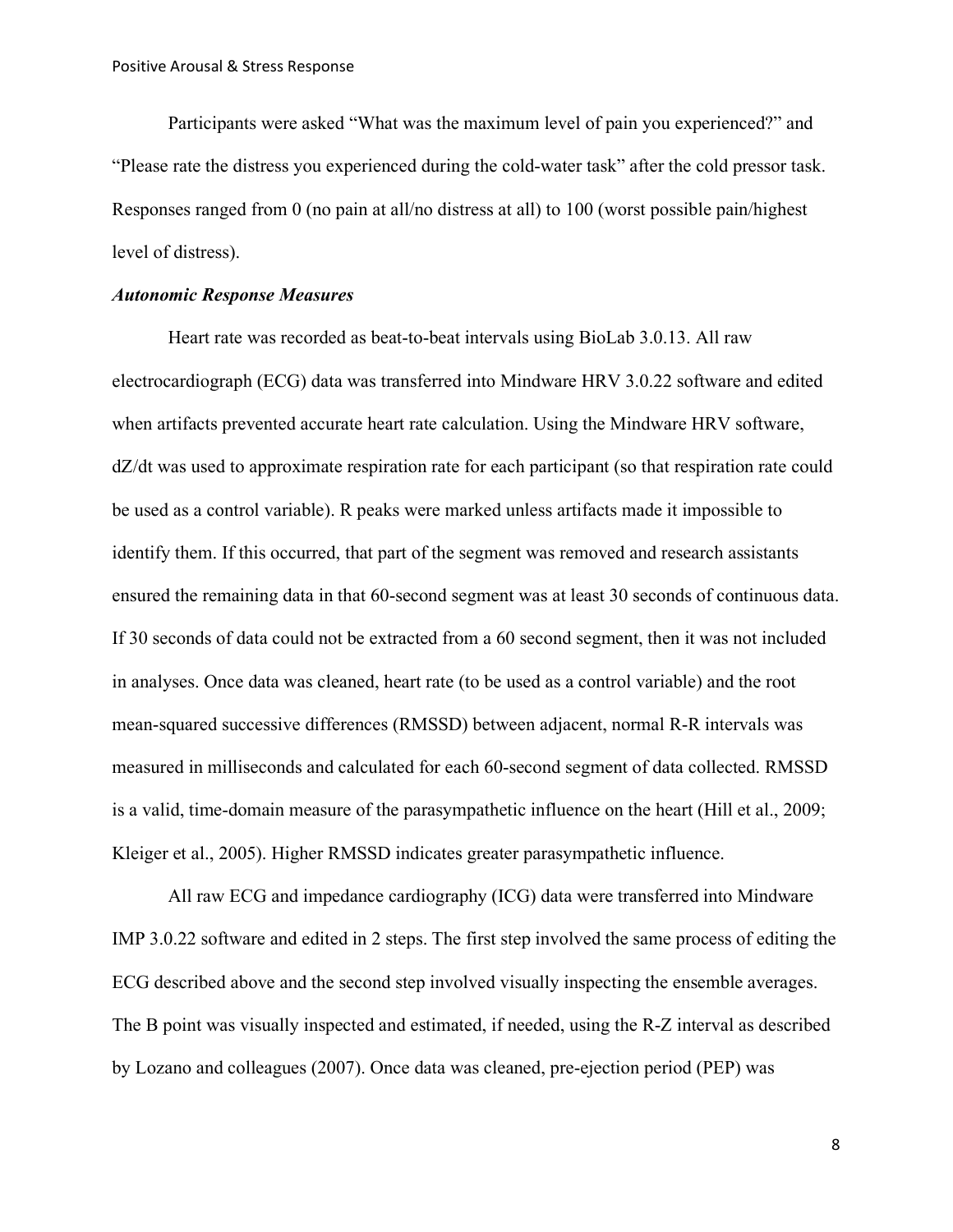measured in milliseconds and calculated for each 60-second segment of data collected. PEP is a valid, time-domain measure of cardiac contractility and a marker of the sympathetic influence on the heart (Cacioppo et al., 1994; Sherwood et al., 1990). Lower PEP indicates greater sympathetic influence.

#### **Statistical Analysis Plan**

Analyses were conducted using Stata version 14.2 (Stata Corp.). RMSSD was not normally distributed so was log-transformed; however, while all inferential statistics use this transformation, descriptive data and data provided for RMSSD in tables and figures present raw, untransformed values for ease of comparison across studies. Descriptive statistics were examined among relevant variables across the entire sample and within each condition. Following this, we ran several manipulation checks to show that we indeed induced the correct arousal level of PA during the PA manipulation, that the mood induction altered physiological arousal (PEP and RMSSD) from baseline, and that we increased self-reported stress and physiological arousal during the cold pressor.

To test the PA manipulation, we ran a series of one-way ANOVAs with PA condition as the independent variable and the scores for the POMS subscales taken immediately following the PA manipulation as the dependent variables. To confirm the cold pressor task induced psychological stress, we conducted paired samples t-tests comparing the means of the selfreported stress subscale immediately before and after the cold pressor.

Following the manipulation checks, we tested for PA condition differences in selfreported pain after the cold pressor. Multilevel piecewise regression analyses were conducted to assess the trajectories of RMSSD and PEP over the course of the cold pressor task. RMSSD and PEP were clustered within person using multilevel modeling in all analyses because within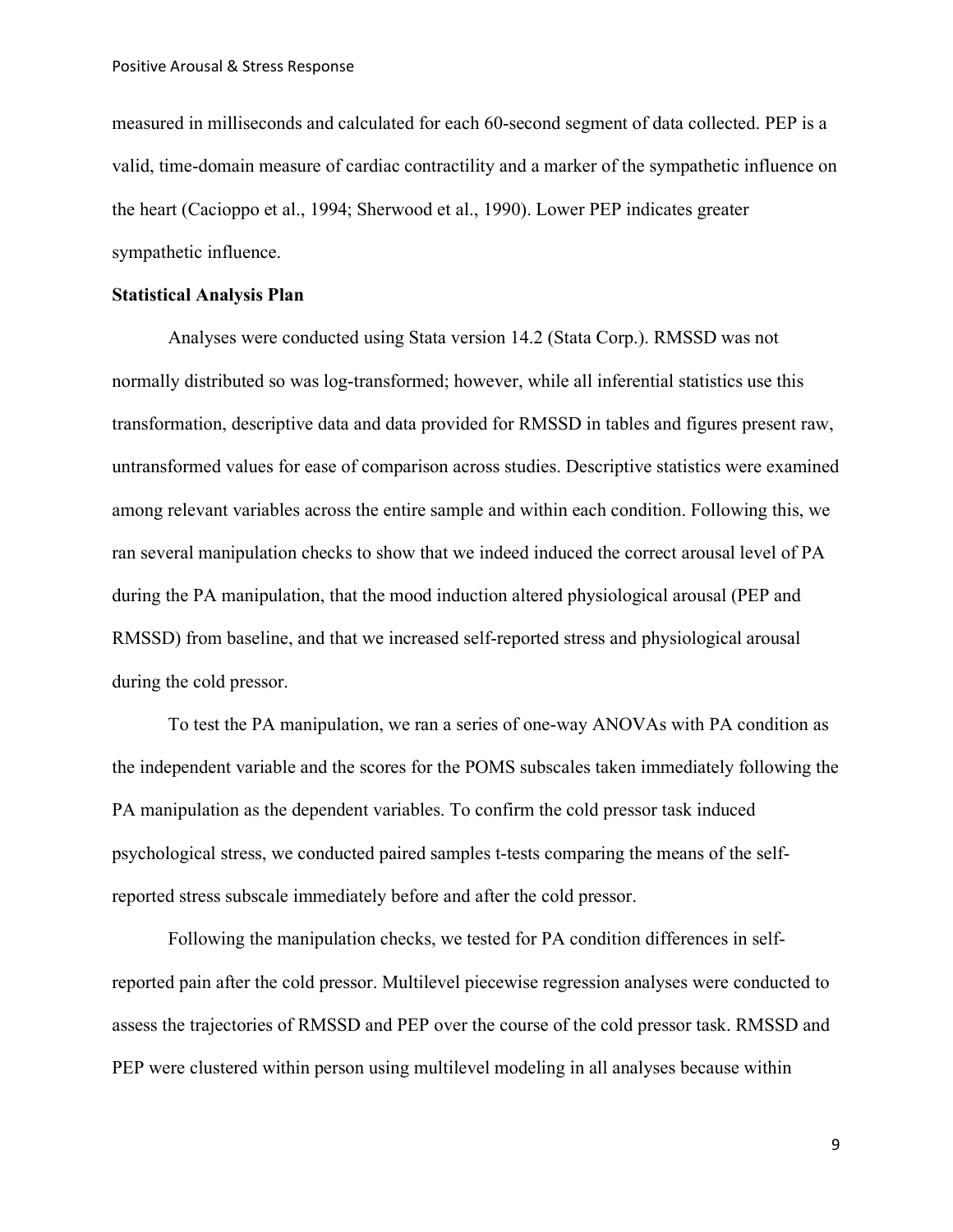person change in RMSSD and PEP over time violates the assumption of independence of residuals for an ordinary least square regression analysis and violates the homogeneity of variances assumption for repeated measures analysis of variance. Further, piecewise regression analyses allow for examining nonlinear change in time-series data where a known point of change happens (e.g., the point between stress reactivity and stress recovery; Kim et al., 2000; Rabe-Hesketh & Skrondal, 2012). Given that the end of the stressor and the beginning of the recovery period represented a distinct event, a knot was set between reactivity and recovery using the mkspline command in Stata. Placing the knot here estimates the linear reactivity trajectory and the linear recovery trajectory within the same model (as opposed to computing different regression equations for each line segment). The interaction between dummy-coded condition and time was tested in each model. Both RMSSD (log transformed) and PEP were dependent variables of interest and were modeled separately.

Maximum likelihood tests were conducted to examine whether the following potential covariates improved the model: age, ethnicity, body mass index, and sex. For RMSSD, heart rate and respiration rate were also considered as potential covariates. To maintain parsimony, covariates that did not improve model fit were not included in the final model. In sum, 2 separate multilevel piecewise regression models estimated the effect of dummy-coded condition on: 1) RMSSD during the cold pressor task and 2) PEP during the cold pressor task. Since our hypotheses focused on low arousal calm condition, we tested whether each condition slope differed from zero and whether the low arousal calm condition slopes differed from the other condition slopes. We also report whether slopes differ from the neutral control condition.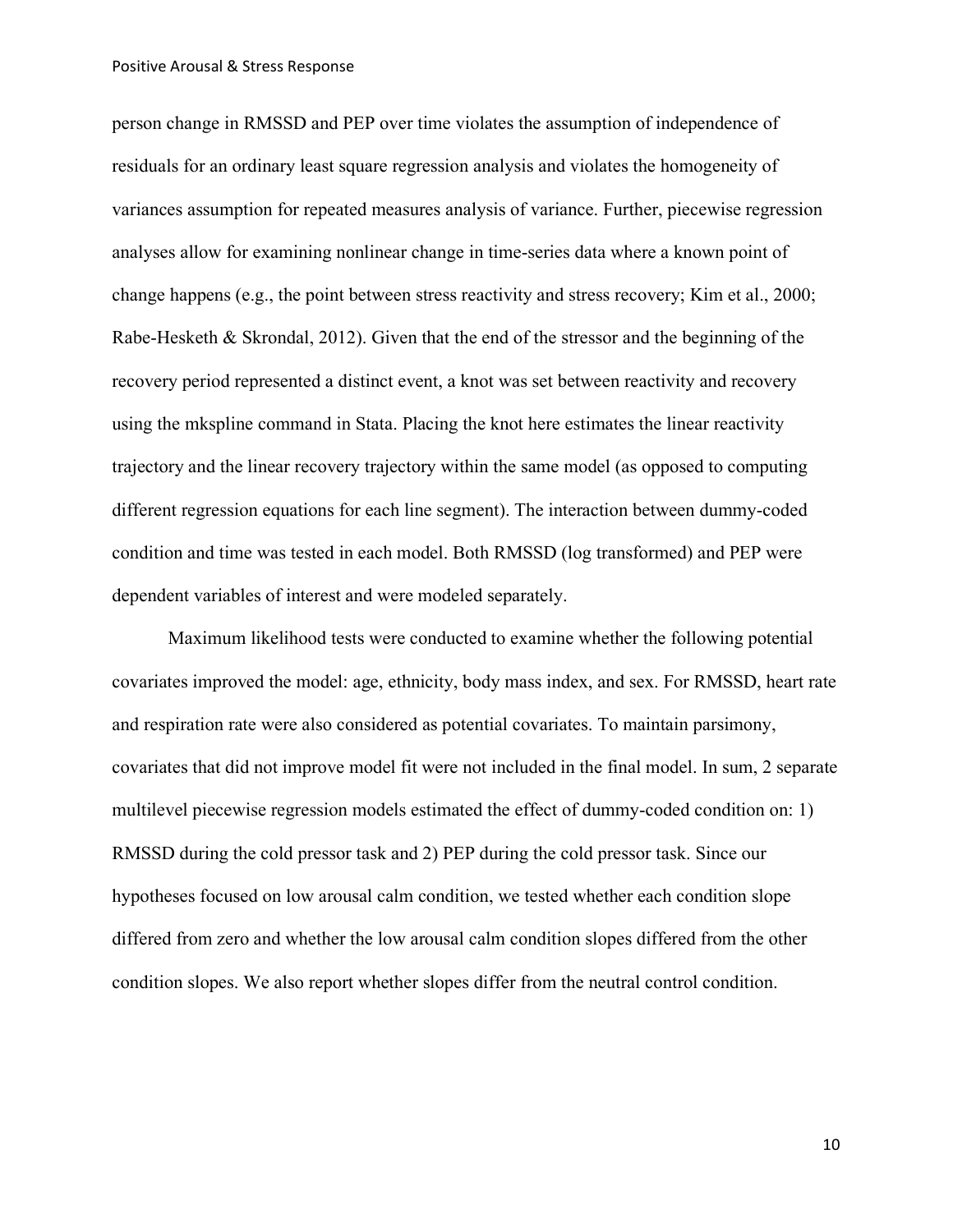There is little guidance in the literature for calculating statistical power for multilevel piecewise regression models, therefore, we attempted to obtain a sample similar in size to past relevant research (Kraft & Pressman, 2012).

# **Results**

### **Participant Characteristics**

Descriptive statistics for participant demographics (sex, age, body mass index) and for RMSSD and PEP during baseline, mood induction, and the mood refresher are presented in Table 1 for each condition.

*[Insert Table 1 here]*

# **Manipulation Checks**

# *Did the PA Manipulation Induce the Correct Type of PA?*

There were significant effects of the mood manipulation on self-reported low-arousal PA  $(F (3, 191) = 4.60, p = .004, \eta^2 = .067)$ , mid-arousal PA  $(F (3, 191) = 7.10, p < .001, \eta^2 = .100)$ , and high-arousal PA  $(F(3, 191) = 8.16, p < .001, \eta^2 = .114)$  following the initial mood induction. Consistent with anticipated manipulation effects, compared to the other groups, the calm condition reported the highest mean levels of low-arousal PA ( $M = 2.67$ ,  $SD = 1.12$ ) and the excited condition reported the highest mean levels of high-arousal PA ( $M = 1.96$ ,  $SD = 1.12$ ); however, the excited condition also reported the highest mean levels of mid-arousal PA (*M* = 2.42, *SD* = 1.02). This point will be discussed in our limitations section.

### *Did the Cold Pressor Task Induce Self-Reported Stress?*

Participants self-reported significantly higher stress following the cold pressor task (*M* = 0.83, *SD* = 0.90, *t* (193) = -4.75, *p* < .001,  $M_{\text{diff}}$  = -0.19, 95% CI [-0.27, -0.11],  $d = 0.34$ ) compared to their self-reported stress immediately before the cold pressor  $(M = 0.64, SD = 0.87)$ .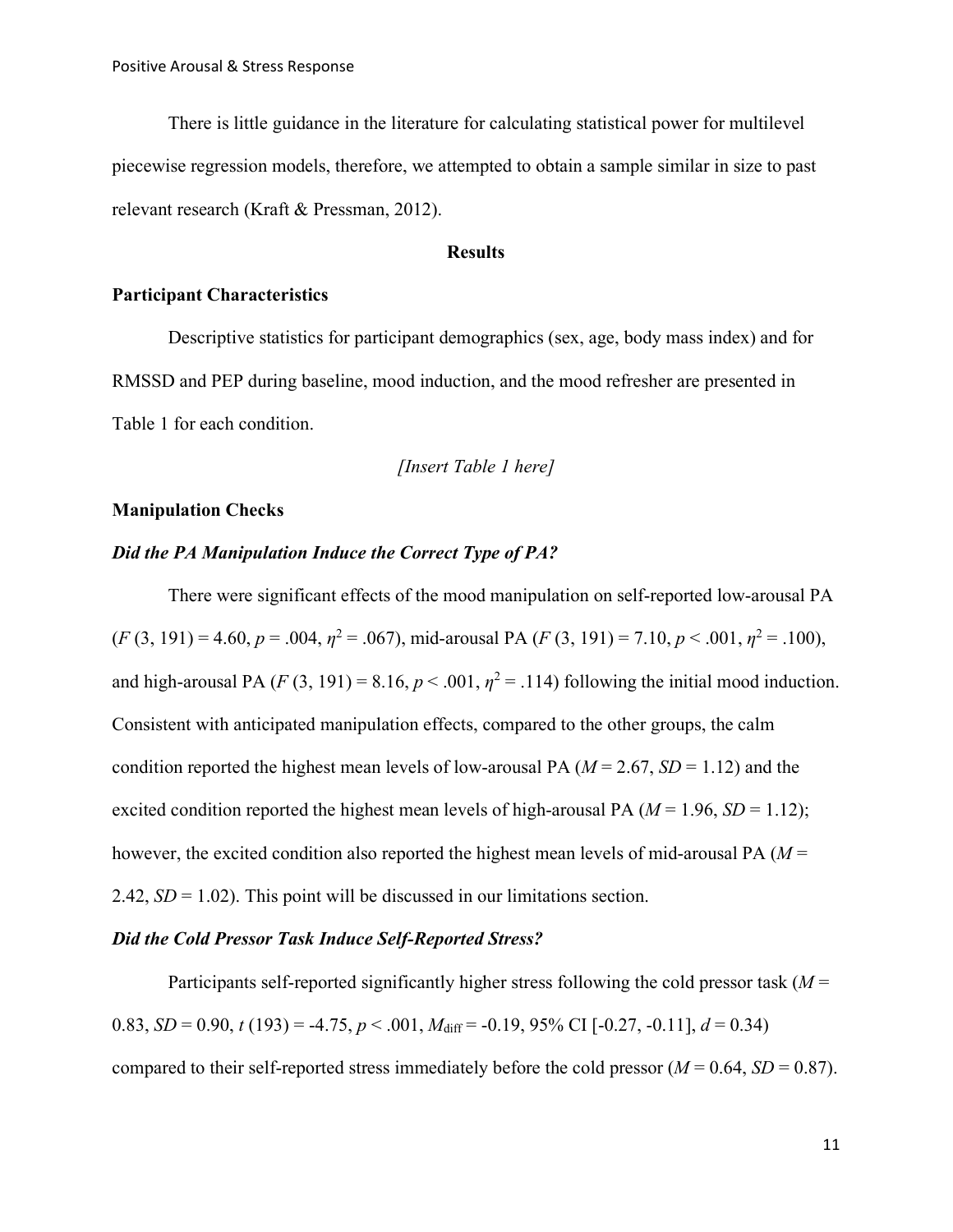# **Did PA Condition Influence Self-Reported Responses?**

Participants self-reported moderate-to-high levels of distress and pain experienced during the cold pressor task. Participants in the high arousal excited condition reported the highest amount of maximum pain experienced  $(M = 74.96, SD = 18.41)$  followed by the mid arousal happy condition ( $M = 73.64$ ,  $SD = 22.61$ ), the low arousal calm condition ( $M = 69.60$ ,  $SD =$ 23.15), and the neutral control condition  $(M = 68.90, SD = 24.86)$ . In terms of self-reported distress experienced during the cold pressor task, the neutral control condition reported the highest level of distress ( $M = 58.67$ ,  $SD = 28.06$ ) followed by the high arousal excited condition  $(M = 57.37, SD = 24.06)$ , the mid arousal happy condition  $(M = 54.61, SD = 26.89)$ , and the low arousal calm condition ( $M = 53.00$ ,  $SD = 26.49$ ). However, there were no significant differences between conditions in self-reported pain or distress from the cold pressor task (*p*'s > .45).

# **Did PA Condition Alter Physiological Responses?**

#### *Sympathetic Response*

For each experimental condition, minute-by-minute PEP response to the painful, cold pressor task is depicted in Figure 1. Restricted maximum likelihood tests revealed that adding a random intercept  $(AIC = 9,607.10; BIC = 9,633.54)$  significantly improved model fit compared with a model without it (AIC = 10,558.89; BIC = 10,580.04; likelihood ratio  $\chi^2$  (1) = 953.79, *p* < .0001) and adding a random slope (AIC =  $9,584.25$ ; BIC =  $9,615.98$ ) significantly improved model fit compared with a model with only a random intercept (likelihood ratio  $\chi^2$  (1) = 24.85, *p* < .0001). Maximum likelihood tests revealed that no potential covariates improved model fit (*p*'s > .05) and thus none were included in final models predicting PEP response to the cold pressor task.

*[Insert Figure 1 here]*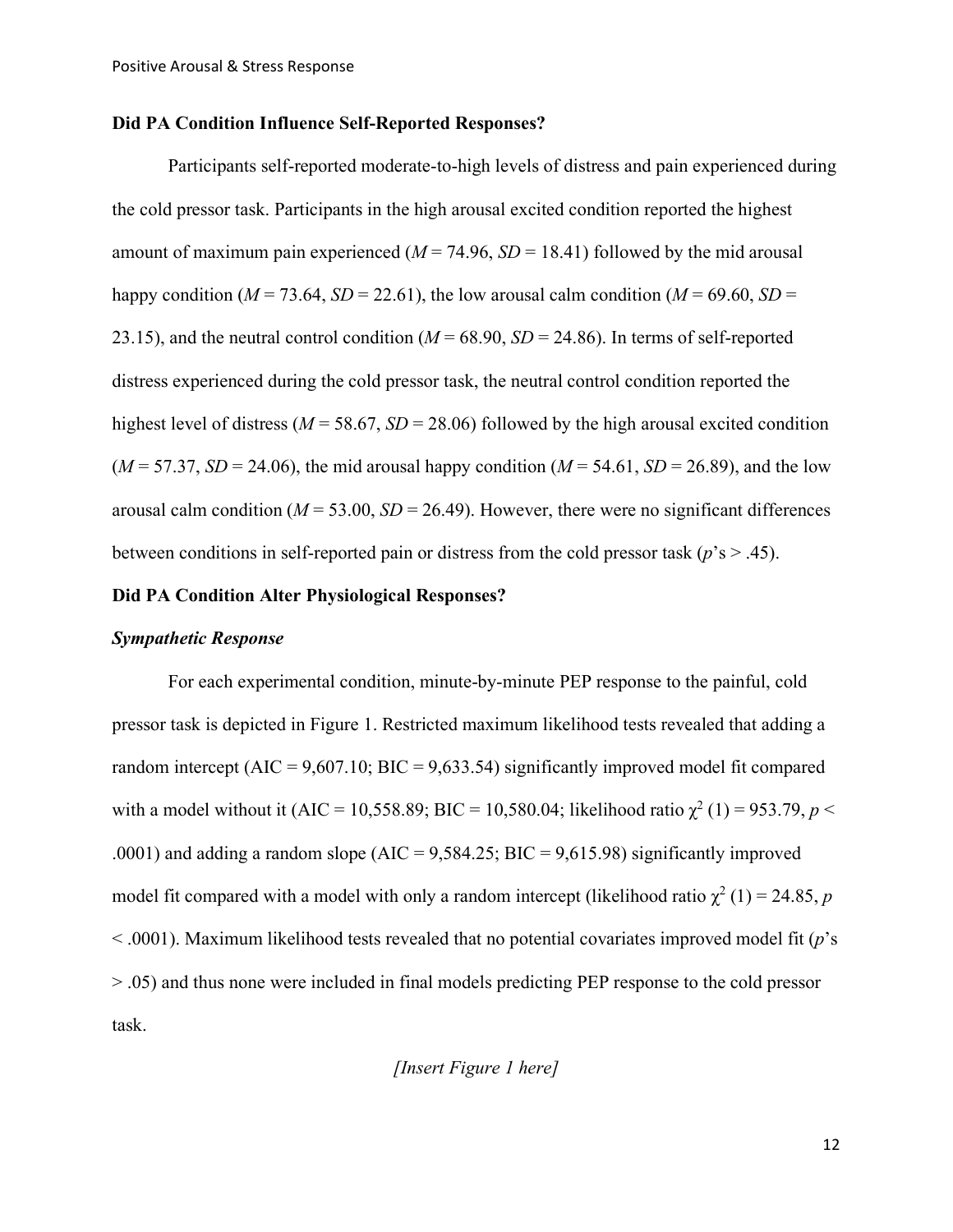As hypothesized, the low-arousal condition buffered the sympathetic response to acute pain. Specifically, both the low arousal calm and mid arousal happy condition slopes during reactivity did not significantly differ from zero (calm:  $dy/dx = 0.04$ ,  $z = 0.15$   $p = .882,95\%$  CI [-0.43, 0.50]; happy:  $dy/dx = -0.99$ ,  $z = -1.59$ ,  $p = .112$ , 95% CI [-2.22, 0.23]) but the other conditions exhibited negative slopes that significantly differed from zero (control: *dy/dx* = -0.73, *z* = -2.95, *p* = .003, 95% CI [-1.21, -0.24]; excited: *dy/dx* = -0.94, *z* = -2.22, *p* = .027, 95% CI [- 1.77, -0.11]). When comparing reactivity slopes to each other, participants in the neutral control condition had a significantly greater decrease (i.e. greater sympathetic activation) compared with participants in the low arousal calm condition,  $(b = 0.76$ , robust  $SE = 0.34$ ,  $z = 2.23$ ,  $p = .026$ , 95% CI [0.09, 1.43]). However, the neutral control condition did not significantly differ from the mid arousal happy condition,  $(b = -0.27$ , robust  $SE = 0.67$ ,  $z = -0.40$ ,  $p = .691$ , 95% CI [-1.59, 1.05]), or the high arousal excited condition,  $(b = -0.21$ , robust  $SE = 0.49$ ,  $z = -0.44$ ,  $p = .663$ , 95% CI [-1.17, 0.75]). The low arousal calm condition did not significantly differ from the mid arousal happy condition ( $b = -1.03$ , robust  $SE = 0.67$ ,  $z = -1.54$ ,  $p = .124$ , 95% CI [-2.34, 0.28]) but was significantly different than the high arousal excited condition,  $b = -0.97$ , robust  $SE =$ 0.49,  $z = -2.01$ ,  $p = .045$ , 95% CI [-1.93, -0.02].

During recovery, participants in both the low-arousal calm and mid-arousal happy conditions did not experience a significant change in sympathetic activation (calm: *dy/dx* = -0.06,  $z = -0.43$ ,  $p = .670$ , 95% CI [-0.36, 0.23]; happy:  $dy/dx = 0.29$ ,  $z = -1.61$ ,  $p = .106$ , 95% CI [-0.06, 0.65]) likely because they had no spike in reactivity to recover from. In contrast, participants in the excited and neutral conditions experienced a significant decrease in sympathetic activation likely due to the completion of the cold pressor task (excited:  $dy/dx =$ 0.74, *z* = 3.76, *p* < .001, 95% CI [0.35, 1.13]; control: *dy/dx* = 0.54, *z* = 3.56, *p* < .001, 95% CI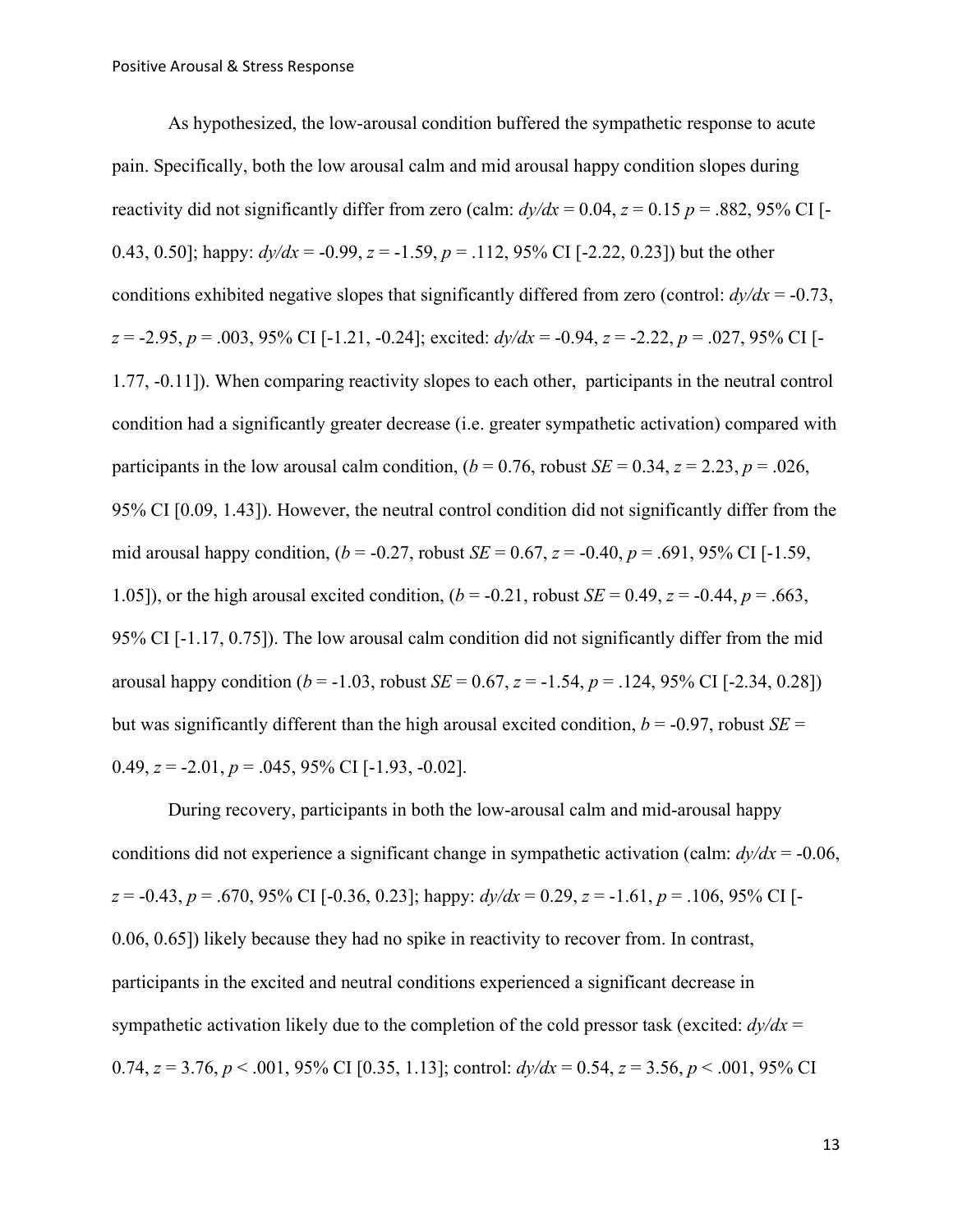[0.24, 0.83]). When comparing these recovery slopes to one another, the neutral condition  $(b = -1)$ 0.60, robust *SE* = 0.21, *z* = -2.81, *p* = .005, 95% CI [-1.02, -0.18]) and the excited (*b* = 0.81, robust *SE* = 0.25, *z* = 3.23, *p* = .001, 95% CI [0.32, 1.29]) conditions both had greater decreases in sympathetic activation compared with the calm condition. All other groups did not have significant differences between recovery slopes (happy vs. calm:  $b = 0.36$ , robust *SE* = 0.24, *z* = 1.51, *p* = .131, 95% CI [-0.11, 0.82]; happy vs. neutral: *b* = -0.24, robust *SE* = 0.24, *z* = -1.03, *p* = .302, 95% CI [-0.71, 0.22]; excited vs. neutral: *b* = 0.20, robust *SE* = 0.25, *z* = 0.82, *p* = .412, 95% CI [-0.28, 0.69]).

#### *Parasympathetic Response*

For each experimental condition, minute-by-minute RMSSD response to the painful, cold pressor task is depicted in Figure 2. Restricted maximum likelihood tests revealed that adding a random intercept ( $AIC = 1,070.96$ ;  $BIC = 1,097.44$ ) significantly improved model fit compared with a model without it (AIC = 2,346.91; BIC = 2,368.10; likelihood ratio  $\chi^2$  (1) = 1,277.95, *p* < .0001) and adding a random slope ( $AIC = 1,029.70$ ;  $BIC = 1,061.47$ ) significantly improved model fit compared with a model with only a random intercept (likelihood ratio  $\chi^2$  (1) = 43.26, *p*  $< .0001$ ). An unstructured covariance matrix also significantly improved the model fit (AIC = 1,027.81; BIC = 1,064.88; likelihood ratio  $\chi^2$  (1) = 3.89, *p* = .049) compared with a model with a random intercept and random slope. Maximum likelihood tests revealed that no potential covariate significantly improved model fit  $(p's > .05)$  and thus were not included in the final model.

During reactivity, all conditions had a significant increase in parasympathetic activation in response to the cold pressor task (calm:  $dy/dx = 0.15$ ,  $z = 6.72$ ,  $p < .001$ , 95% CI [0.10, 0.19]; happy: *dy/dx* = 0.09, *z* = 4.22, *p* < .001, 95% CI [0.05, 0.14]; excited: *dy/dx* = 0.14, *z* = 7.18, *p* <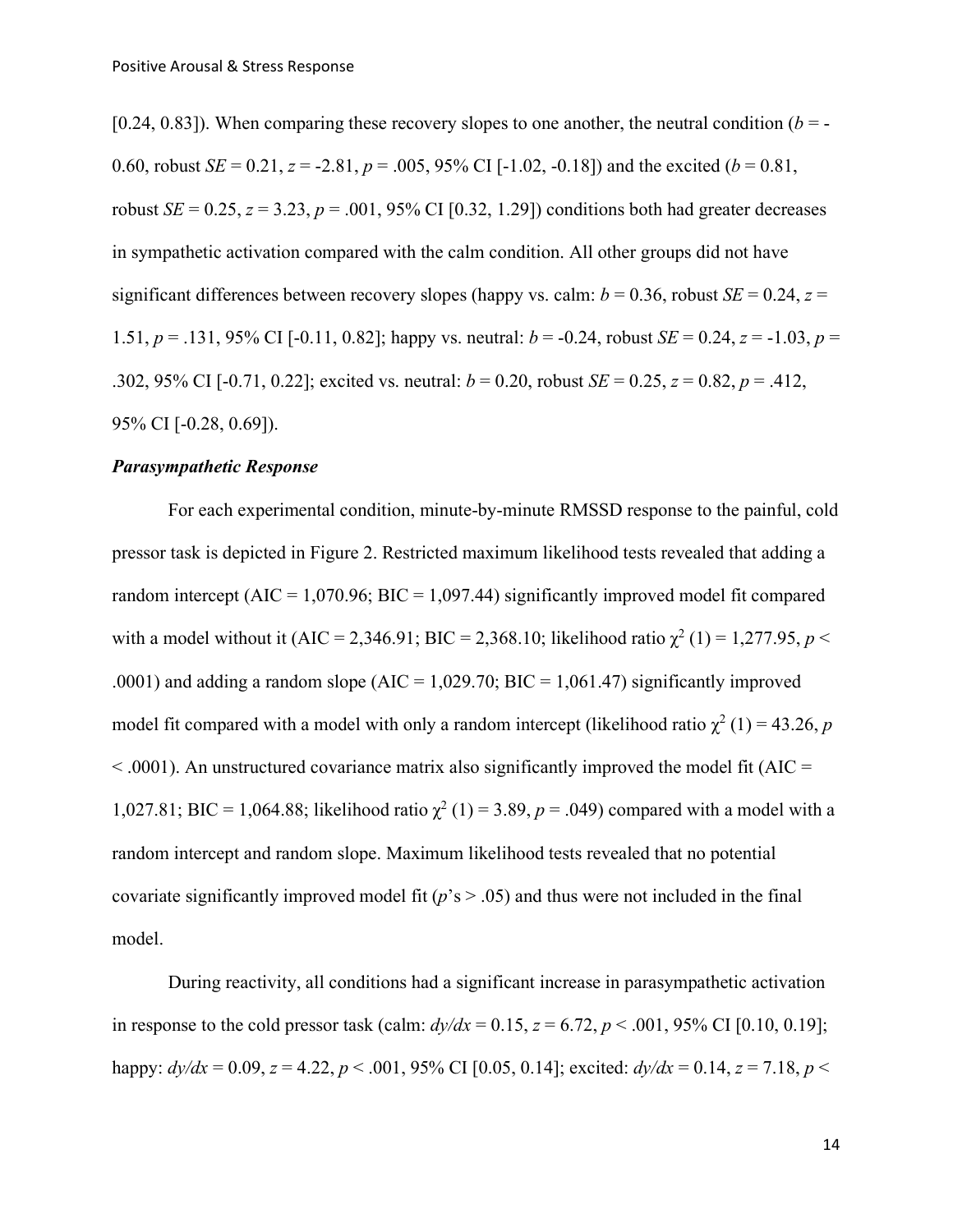.001, 95% CI [0.10, 0.18; control:  $dy/dx = 0.07$ ,  $z = 2.89$ ,  $p = .004$ , 95% CI [0.02, 0.12]). However, there were some significant differences in the magnitude of these increases. For example, participants in the low arousal calm ( $b = .08$ , robust *SE* = .03,  $z = 2.32$ ,  $p = .020, 95\%$ CI [0.01, 0.14]) and high arousal excited conditions  $(b = .07,$  robust  $SE = .03, z = 2.31, p = .021$ , 95% CI [0.01, 0.13]) had a significantly greater parasympathetic activation during reactivity compared with the neutral control condition. All other groups did not have significant differences between reactivity slopes (calm vs. happy:  $b = -.05$ , robust  $SE = .03$ ,  $z = -1.68$ ,  $p = .092$ ; calm vs. excited:  $b = -0.003$ , robust  $SE = 0.03$ ,  $z = -0.11$ ,  $p = .916$ ,  $95\%$  CI [-0.06, 0.06]; happy vs. neutral:  $b = .02$ , robust  $SE = .03$ ,  $z = 0.71$ ,  $p = .479$ , 95% CI [-0.04, 0.09]).

For parasympathetic recovery, only the neutral control condition was significantly different from zero and was surprisingly positive suggesting a continued increase in parasympathetic activity,  $dy/dx = 0.03$ ,  $z = 2.02$ ,  $p = .044$ , 95% CI [0.001, 0.067]. None of the other conditions had recovery slopes that were significantly different from zero (low arousal calm:  $dy/dx = 0.01$ ,  $z = 0.41$ ,  $p = .680$ , 95% CI [-0.02, 0.03]; mid arousal happy:  $dy/dx = 0.01$ ,  $z =$ 0.86,  $p = 0.390$ , 95% CI [-0.02, 0.04]; high arousal excited:  $dy/dx = 0.004$ ,  $z = 0.29$ ,  $p = 0.770$ , 95% CI [-0.02, 0.03]). Additionally, when comparing the slopes to one another, there were no significant differences between conditions (calm vs. happy:  $b = .01$ , robust  $SE = .02$ ,  $z = 0.31$ ,  $p$ = .753, 95% CI [-.03, .05]; calm vs. excited: *b* = -0.002, robust *SE* = .02, *z* = -0.09, *p* = .929, 95% CI [-0.04, 0.04]; calm vs. neutral:  $b = -.03$ , robust  $SE = .02$ ,  $z = -1.28$ ,  $p = .202$ , 95% CI [-0.07, 0.02]; happy vs. excited: ?; happy vs. neutral:  $b = -0.02$ , robust  $SE = .02$ ,  $z = -0.99$ ,  $p = .322, 95%$ CI [-0.06, 0.02]; excited vs. neutral:  $b = -0.03$ , robust  $SE = .02$ ,  $z = -1.37$ ,  $p = .172$ , 95% CI [-0.07, 0.01]).

*[Insert Figure 2 here]*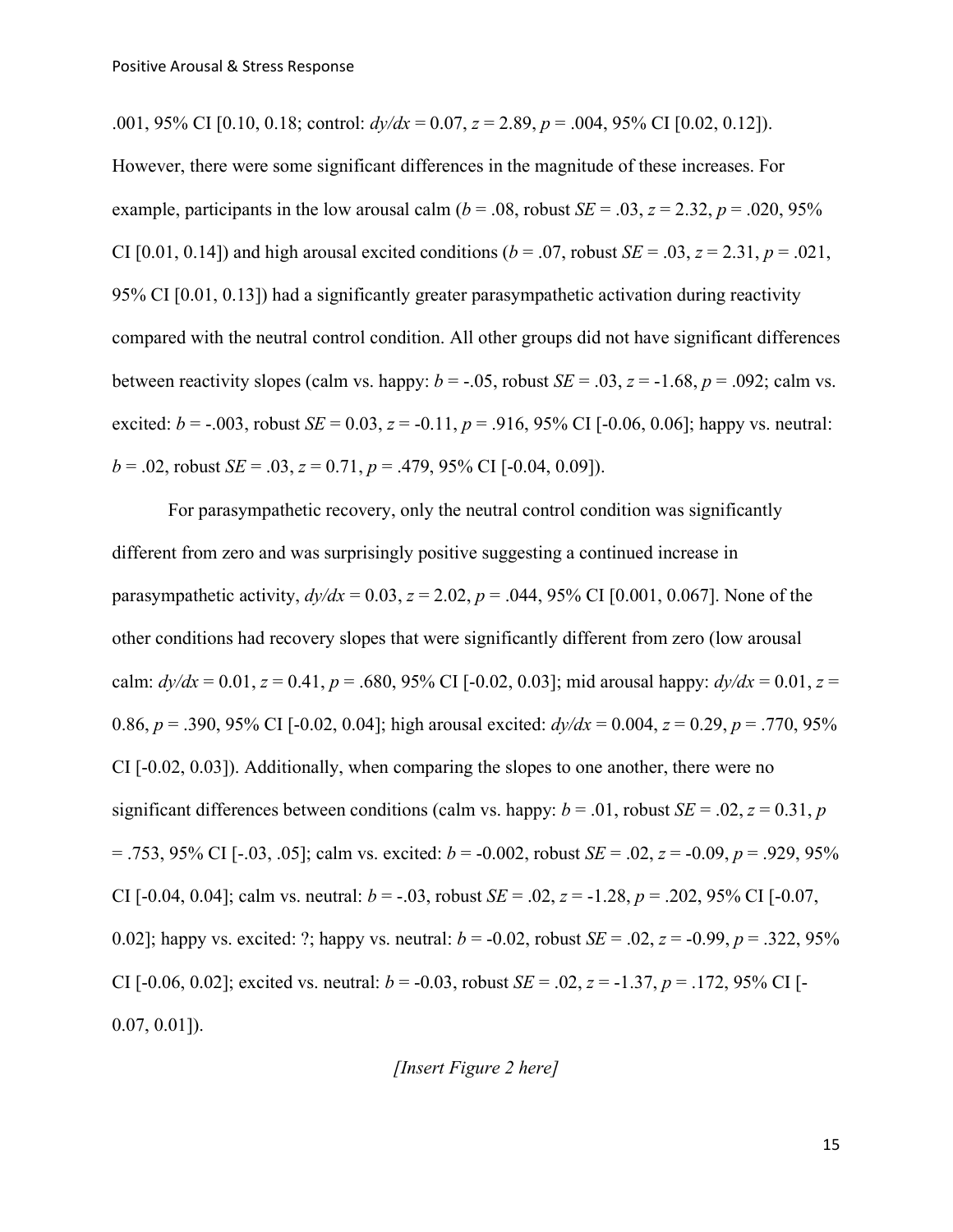#### **Discussion**

The present study examined how arousal levels of PA impact autonomic responses to acute pain. This study is the first to examine two unanswered research questions about the nuances of the PA-pain interaction. First, it explores the specific arousal types of PA underlying past observed PA-acute pain buffering effects. Second, it examines the precise autonomic mechanisms through which PA impacts cardiovascular responses to acute pain by examining both sympathetic and parasympathetic outcomes.

Consistent with hypotheses, low arousal calm, as compared to the other PA conditions, impacted both branches of the autonomic nervous system by increasing parasympathetic activation during reactivity and attenuating the sympathetic response trajectory. In response to acute pain, generally participants tend to exhibit parasympathetic withdrawal and sympathetic activation (Koenig et al., 2014). In our study, low arousal calm induction may counteract this natural response to pain at the physiological level. This is especially notable in Figure 1 where the low arousal calm condition has a trajectory that is essentially a horizontal line as compared to the traditional sympathetic reactivity patterns of the excited and neutral conditions. Thus, this study provides potential autonomic mechanisms for past studies showing that a range of relaxation or meditation activities can alter the pain experience (Bruehl et al., 1993; Bobey & Davidson, 1970; Carroll & Seers, 1998; Good, 1996; Mandle et al., 1996; Roykulcharoen & Good, 2004; Seers & Carroll, 1998; Schaffer & Yucha, 2004; Wescott & Horan, 1977). Future studies should examine whether this finding is specific to acute cold pain, or whether it is relevant to other acute pain types (e.g., pressure pain, ischemic pain) more broadly.

As compared to low arousal calm, high arousal excitement produced markedly different stress patterns during recovery to acute pain. Specifically, unlike the low arousal calm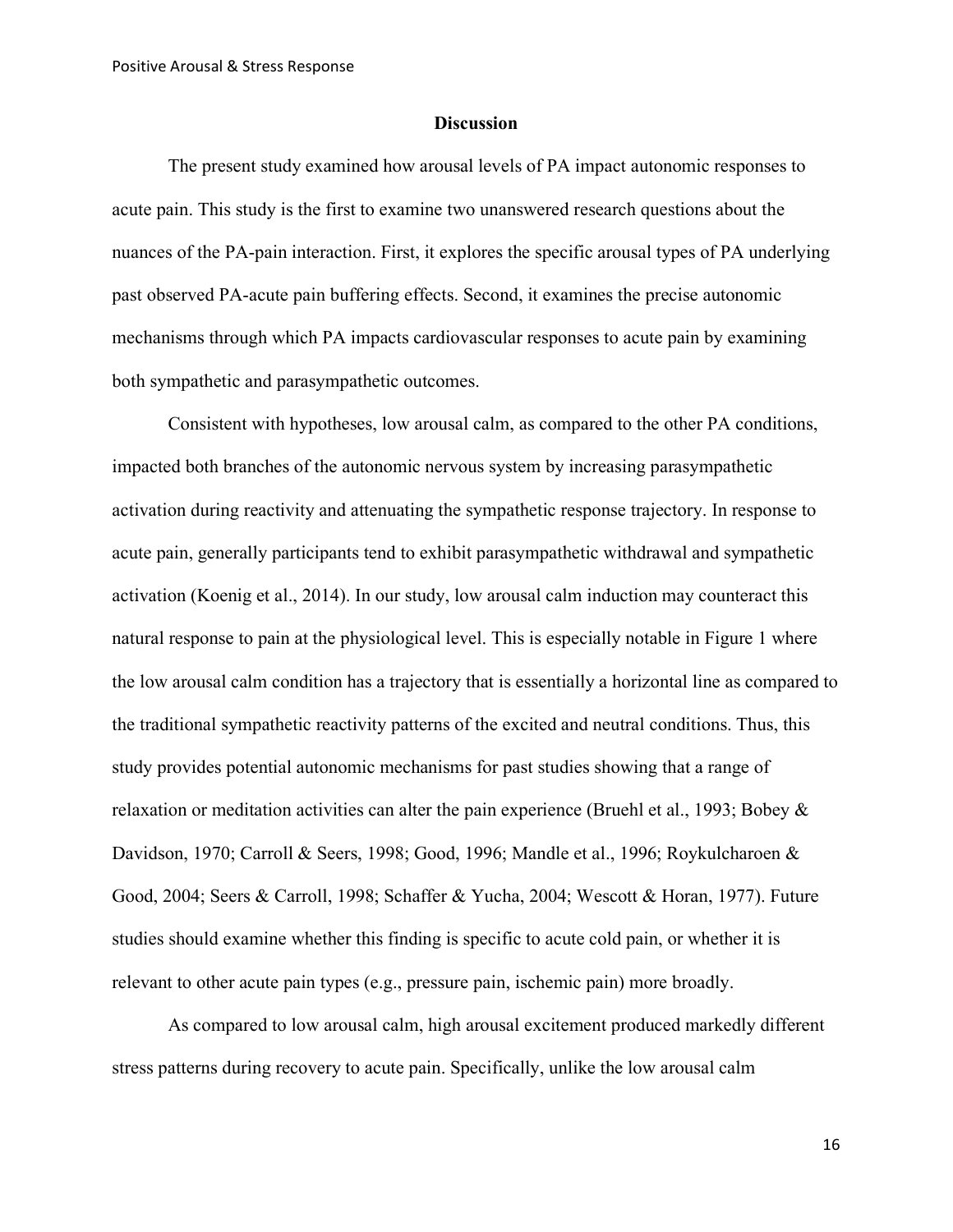condition's flattened sympathetic response, high arousal excitement was associated with increased sympathetic activation followed by a steep return to baseline. This highlights the critical problem of assuming that all arousal levels of PA operate equally in times of stress as well as the more typical averaging approach to the study of PA and health. That said, while high arousal excitement was associated with sympathetic activation during acute pain, it was also associated, like low arousal calm, with significant parasympathetic activation. In other words, the high arousal excitement condition exhibited a coactivation of the parasympathetic and sympathetic nervous systems while the low arousal calm condition exhibited parasympathetic activation only. It is possible then, that low arousal calm helped participants reduce their sympathetic reactivity to pain (which did not differ from zero) by increasing parasympathetic activation while high arousal excitement did not activate the parasympathetic system enough to attenuate the sympathetic response. We should note that while this indicates that feeling excited may not be helpful for improving pain, other studies have shown high arousal positive emotions to help with conquering other forms of stress (Brooks, 2014).

One surprising finding was that all conditions, including the neutral control, induced parasympathetic activation *during* reactivity to pain. Typically, researchers observe parasympathetic withdrawal (i.e. deactivation) in response to acute pain (Koenig et al., 2014). However, the increased parasympathetic activity during pain in this study is not unique to this sample. For example, one similar study of healthy undergraduate students assessed parasympathetic activation (measured by respiratory sinus arrhythmia) during a resting baseline, relaxation period, a worrying period, and then a subsequent anticipation stressor where the participants were told they would give a 10 minute impromptu speech on topics that the experimenter would reveal after the participant sat quietly for three minutes (Hofmann et al.,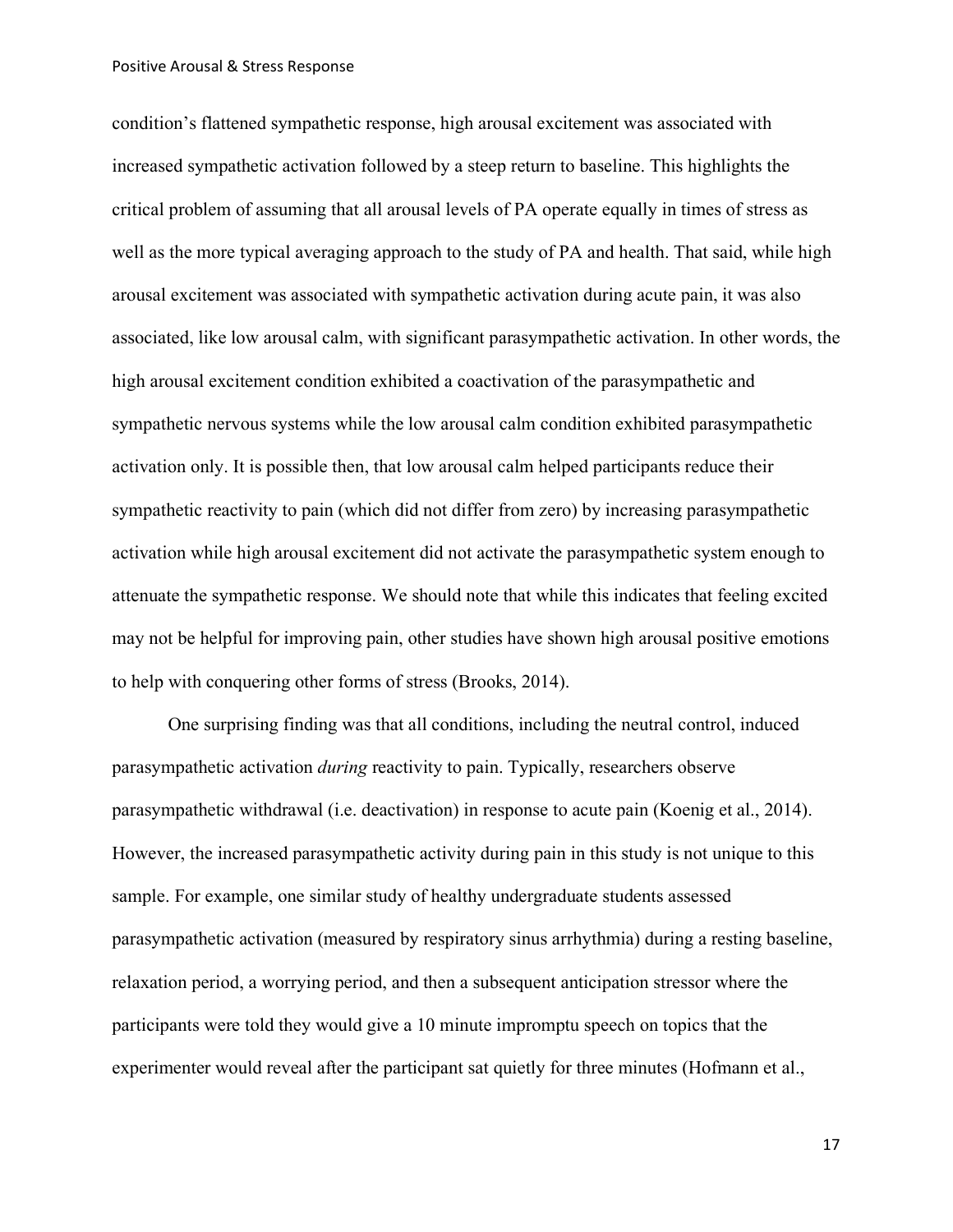2005). Participants exhibited a parasympathetic activation *withdrawal* from baseline to relaxation and a further decline in parasympathetic activation from relaxation to the worry period. However, during the anticipation period, parasympathetic activation began to increase with each minute of anticipation. Thus, our results add to the complex literature on cardiovascular responses to various stressors and indicate that in healthy undergraduate experimental affect and stress research studies there may be some unique patterns (e.g., past study experience, coping strategies, or even the vigor of this particular sample).

As shown in the manipulation checks of the mid arousal happy condition, it is not entirely clear if the psychological and physiological effects of being happy are drastically different from those of excitement. While excitement versus calm was always the more distinct arousal comparison, for completeness of assessing the full range of PA arousal as well as the general public interest in happiness and health, we did include it. Results indicated that the mid arousal happy condition seemed to mirror more the physiological effects of low arousal calm. This demonstrates that sometimes this mid-arousal emotion may produce effects similar to low arousal calm while at other times may produce effects similar to high arousal excitement. These types of findings are especially critical to individuals interested in positive psychology interventions as a matter to improve stress. Many interventions focus on increasing this midarousal range of positivity (e.g., gratitude interventions, focusing on three good things, savoring positive events), which have excellent effects on changing affect (Sheldon & Lyubomirsky, 2007; Sin & Lyubomirsky, 2009). However, based on these findings, approaches that increase low arousal positivity may be most helpful in the context of acute pain.

The difficulty in separating happiness from excitement in our mood manipulation is one limitation of this study. People in the high arousal excited condition also rated their levels of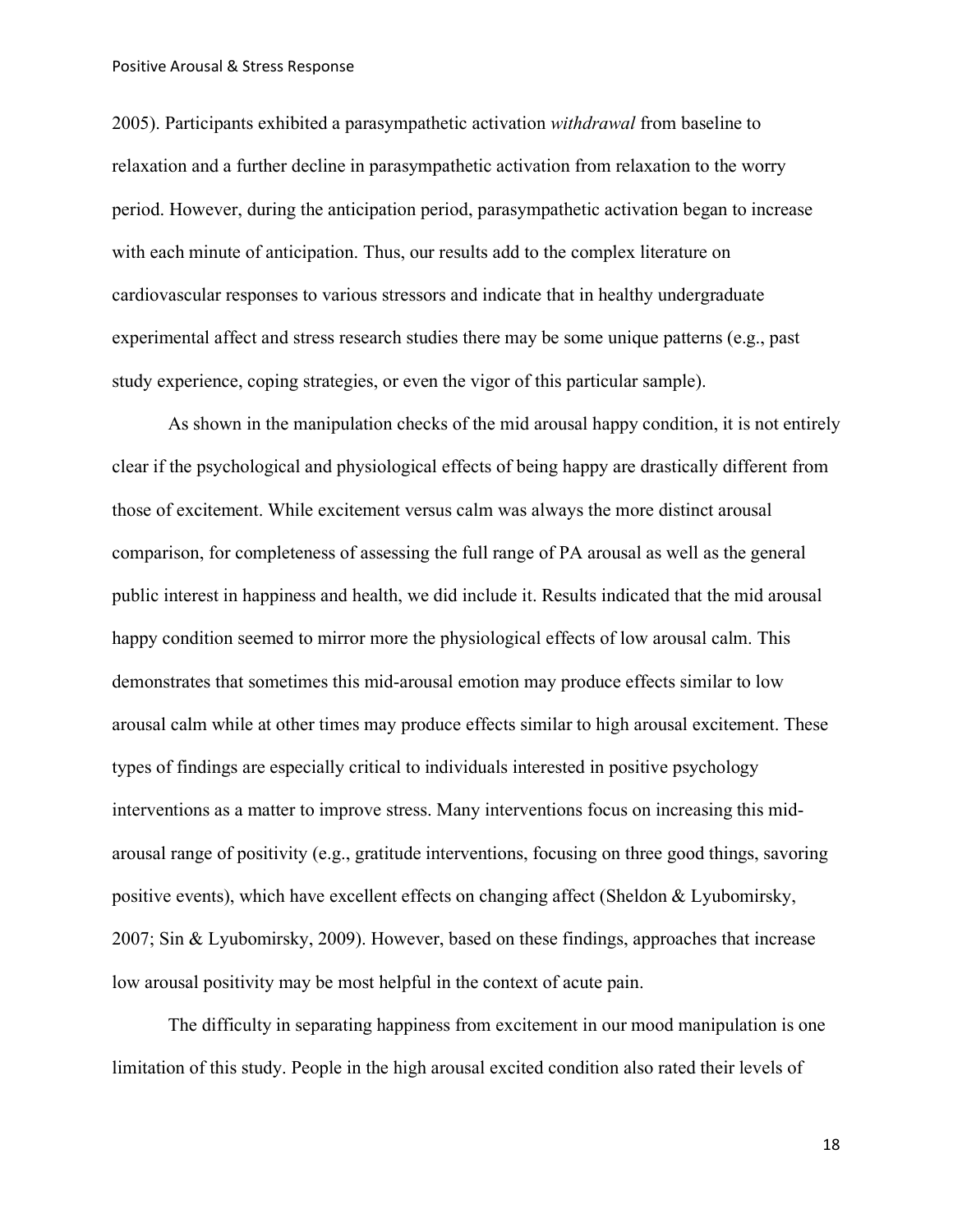happiness similarly to those in the mid arousal happy condition. This raises the question of whether it is at all possible to feel excited without also feeling happy, and the possibility that some of the observed excitement effects are also due to the associated happiness. The lack of happiness effects in the mid arousal condition, however, make this unlikely. Another potential limitation is that feelings of calm, happiness, and excitement may vary in valance as well as arousal. Feelings of happiness, for example, may be more positively valanced than being excited or calm (Barrett & Russell, 1998). This study instructed participants to write about an event where they felt a specific discrete emotion (i.e., calm, happy, or excited). Future iterations of this study could include instructions that exclusively focus on manipulations of arousal level (low arousal, mid arousal, or high arousal positive affect). Additionally, future studies should replicate these findings in both experimental manipulations of affect and by examining the influence of naturally-occurring trait affect on responses to acute pain. Generalizability is limited to samples of healthy college students similar to this study's population. While our sample was racially and ethnically diverse, we were not able to examine racial/ethnic differences due to small samples within racial/ethnic group by condition. Future research should more closely examine whether there are racial/ethnic differences in the impact of PA on responses to acute pain, especially given the known cultural differences in affective ideals and norms (Ruby et al., 2012; Tsai et al., 2006; Tsai, 2007).

This study provides an important next step in unpacking the relationship between PA and acute pain by demonstrating that the benefits of PA on physiological responses depends on PA arousal level. These findings also add to the PA-health literature showing that PA arousal levels matter for outcomes like infectious illness, sleep outcomes, and even longevity (Cohen et al., 2006; Petrie et al., 2018; Pressman & Cohen, 2012; Pressman et al., 2017). Only by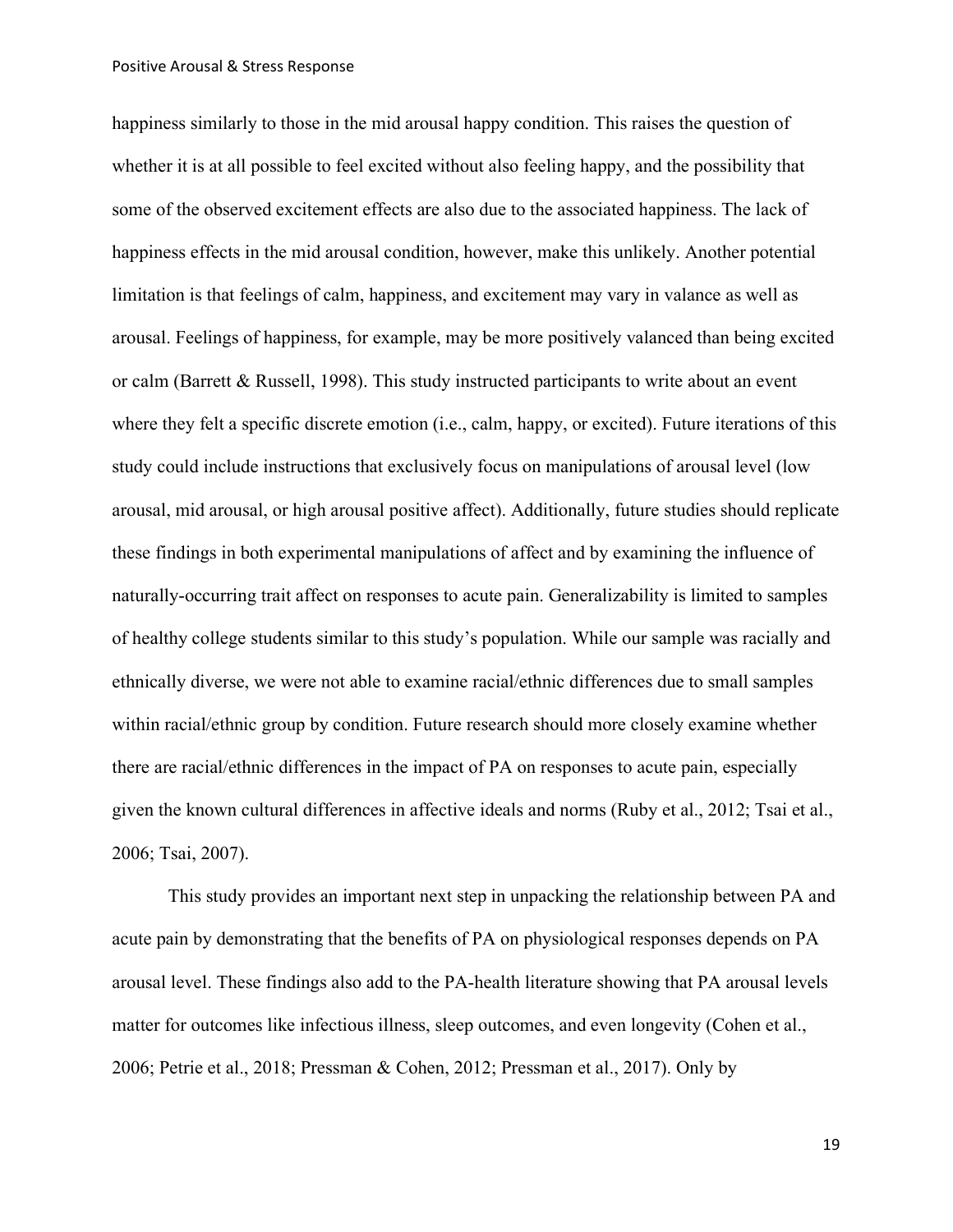understanding these nuances can we finally provide correct and sensitive advice as well as appropriate interventions to help individuals handle acute pain and improve health successfully.

**Acknowledgements:** This project and senior author's time were supported by an AXA Research Fund Award. We would like to thank the many undergraduate students who were instrumental in collecting this data, especially Jacquelyn Shader, as well as Dr. Marie P. Cross and Dr. John Hunter for their comments on earlier versions of this manuscript.

**Declaration of Interest Statement:** None.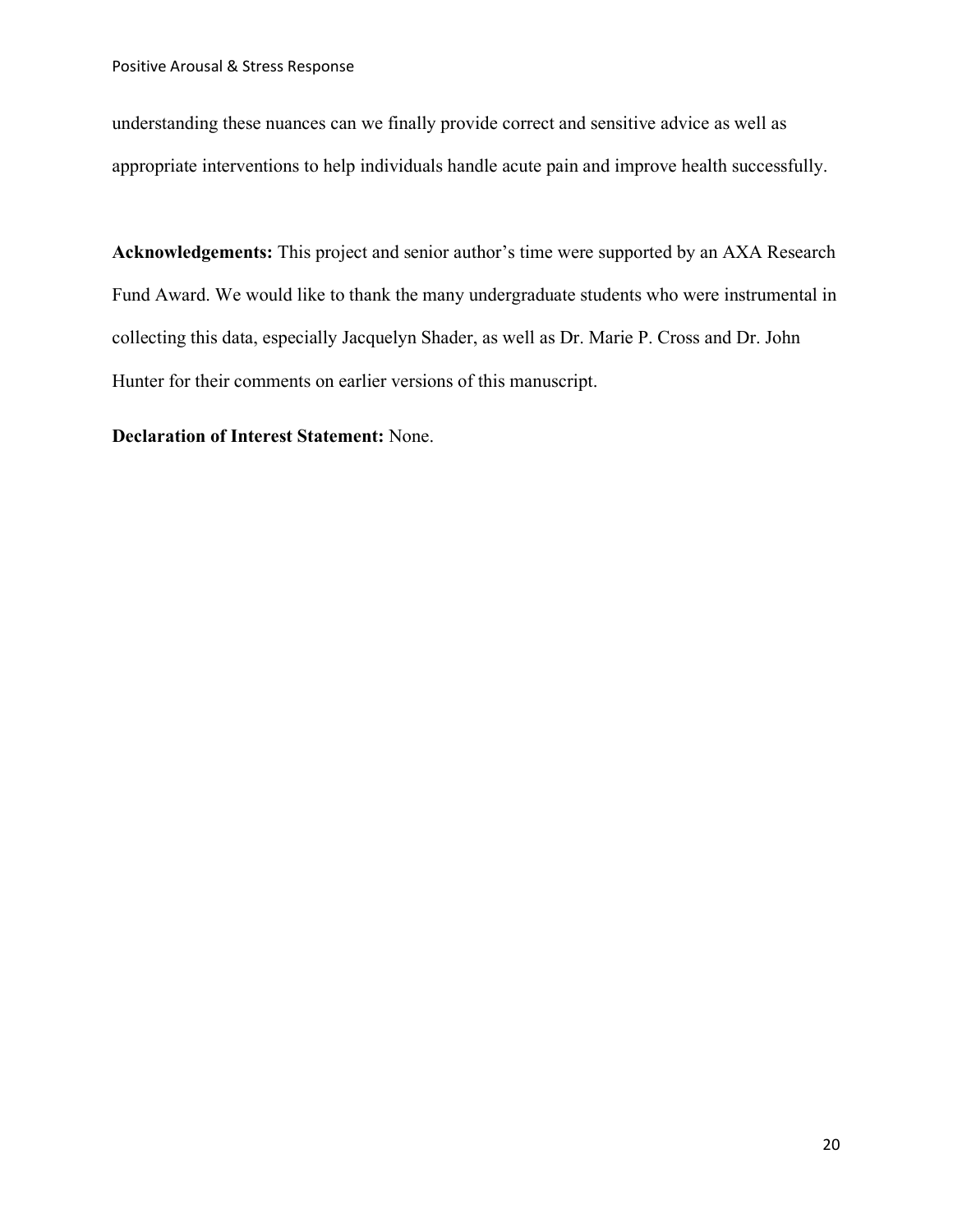#### **References**

- Appelhans, B.M., & Luecken, L.J. (2008). Heart rate variability and pain: Associations of two interrelated homeostatic processes. *Biological Psychology, 77*, 174-182. https://doi.org/10.1016/j.biopsycho.2007.10.004
- Barrett, L.F., & Russell, J.A. (1998). Independence and bipolarity in the structure of current affect. *Journal of Personality and Social Psychology, 74,* 967-984.
- Benarroch, E.E. (2001). Pain-autonomic interactions: A selective review. *Clinical Autonomic Research, 11*, 343-349.
- Berntson, G.G., Uchino, B.N., & Cacioppo, J.T. (1994). Origins of baseline variance and the Law of Initial Values. *Psychophysiology, 31,* 204-210.
- Bobey, M.J., & Davidson, P.O. (1970). Psychological factors affecting pain tolerance. *Journal of Psychosomatic Research, 14*, 371-376.
- Brooks, A.W. (2014). Get excited: Reappraising pre-performance anxiety as excitement. *Journal of Experimental Psychology: General, 143,* 1144-1158. https://doi.org/10.1037/a0035325
- Bruehl, S., Carlson, C.R., & McCubbin, J.A. (1993). Two brief interventions for acute pain. *Pain, 54,* 29-36.
- Cacioppo, J.T., Berntson, G.G., Binkley, P.F., Quigley, K.S., Uchino, B.N., & Fieldstone, A. (1994). Autonomic cardiac control. II. Noninvasive indices and basal response as revealed by autonomic blockades. *Psychophysiology, 31*, 586-598.
- Carroll, D., & Seers, K. (1998). Relaxation for the relief of chronic pain: A systematic review. *Journal of Advanced Nursing, 27*, 476-487.
- Cohen, S., Alper, C.M., Doyle, W.J., Treanor, J.J., & Turner, R.B. (2006). Positive emotional style predicts resistance to illness after experimental exposure to rhinovirus or influenza a virus.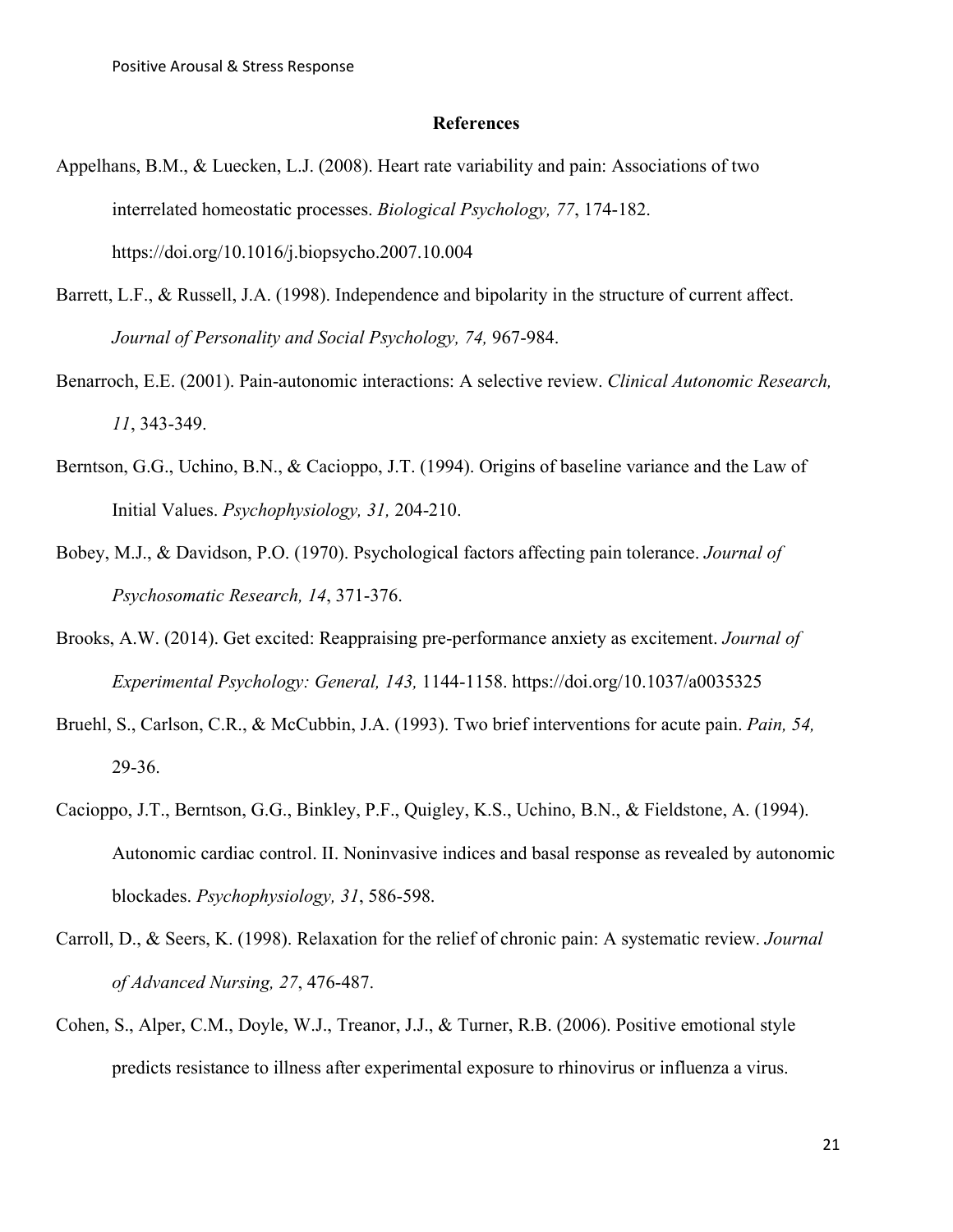*Psychosomatic Medicine, 68*(6), 809-815. https://doi.org/10.1097/01.psy.0000245867.92364.3c

- Good, M. (1996). Effects of relaxation and music on postoperative pain: A review. *Journal of Advanced Nursing, 24,* 905-914.
- Haslam, D.R. (1967). Individual differences in pain threshold and level of arousal. *British Journal of Psychology, 58,* 139-142.
- Hill, L.K., Siebenbrock, A., Sollers III, J.J., & Thayer, J.F. (2009). Are all measures created equal? Heart rate variability and respiration. *Biomedical Sciences Instrumentation, 45,* 71-76.
- Hofmann, S.G., Moscovitch, D.A., Litz, B.T., Kim, H., Davis, L.L., & Pizzagalli, D.A. (2005). The worried mind: Autonomic and prefrontal activation during worrying. *Emotion, 5*, 464-475. https://doi.org/10.1037/1528-3542.5.4.464
- Kim, H., Fay, M.P., Feuer, E.J., & Midthune, D.N. (2000). Permutation tests for joinpoint regression with applications to cancer rates. *Statistics in Medicine, 19,* 335-351.
- Kleiger, R.E., Stein, P.K., & Bigger, J.T. (2005). Heart rate variability: Measurement and clinical utility. *Annals of Noninvasive Electrocardiography, 10*(1), 88-101.
- Koenig, J., Jarczok, M.N., Ellis, R.J., Hillecke, T.K., & Thayer, J.F. (2014). Heart rate variability and experimentally induced pain in healthy adults: A systematic review. *European Journal of Pain, 18,* 301-314. https://doi.org/10.1002/j.1532-2149.2013.00379.x
- Kraft, T.L., & Pressman, S.D. (2012). Grin and bear it: The influence of manipulated facial expression on the stress response. *Psychological Science, 23*(11): 1372-1378. https://doi.org/10.1177/0956797612445312
- Kreibig, S.D. (2010). Autonomic nervous system activity in emotion: A review. *Biological Psychology, 84*(3), 14-41. https://doi.org/10.1016/j.biopsycho.2010.03.010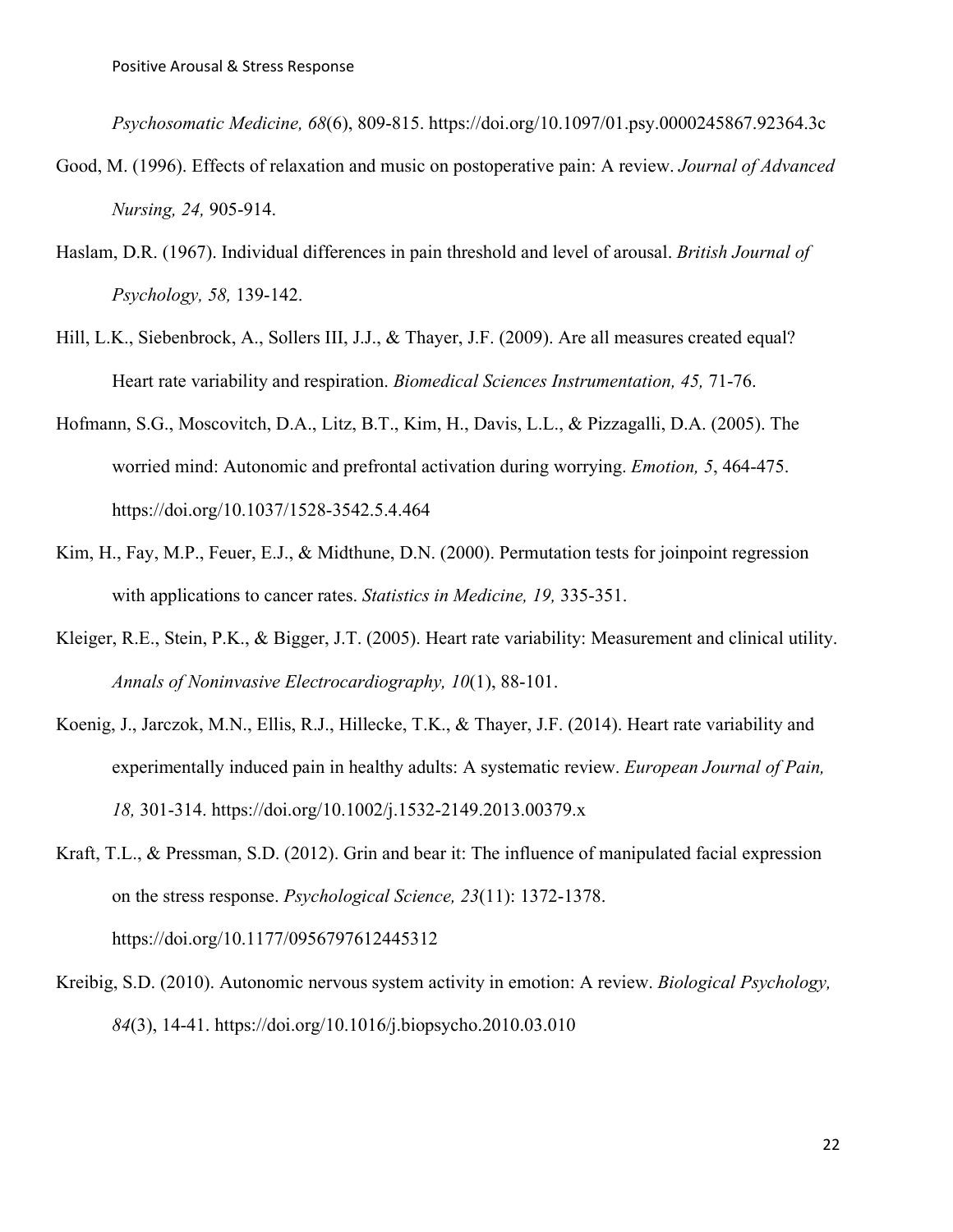- Levenson, R.W. (2014). The autonomic nervous system and emotion. *Emotion Review, 6*(2), 100-112. https://doi.org/10.1177/1754073913512003
- Lozano, D.L., Norman, G., Knox, D., Wood, B.L., Miller, B.D., Emery, C.F., & Berntson, G.G. (2007). Where to B in dZ/dt. *Psychophysiology, 44,* 113-119. https://doi.org/10.1111/j.1469- 8986.2006.00468.x
- Mandle, C.L., Jacobs, S.C., Arcari, P.M., & Domar, A.D. (1996). The efficacy of relaxation response interventions with adult patients: A review of the literature. *Journal of Cardiovascular Nursing, 10*(3), 4-26.
- Martin, R.A. (2001). Humor, laughter, and physical health: Methodological issues and research findings. *Psychological Bulletin, 127*, 504–519. https://doi.org/10.1037//0033-2909.127.4.504
- Matz, A., & Brown, S.T. (1998). Humor and pain management: A review of current literature. *Journal of Holistic Nursing, 16*, 68–75.
- McNair, D., Lorr, M., & Droppleman, L. (1971). *Profile of Mood States*. San Diego: Educational and Industrial Testing Services.
- Miller, G.E., Cohen, S., Pressman, S., Barkin, A., Rabin, B.S., & Treanor, J.J. (2004). Psychological stress and antibody response to influenza vaccination: When is the critical period for stress, and how does it get inside the body? *Psychosomatic Medicine, 66,* 215-223. https://doi.org/10.1097/01.psy.0000116718.54414.9e
- Petrie, K.J., Pressman, S.D., Pennebaker, J.W., Øverland, S., Tell, G.S., & Sivertsen, B. (2018). Which aspects of positive affect are related to mortality? Results from a general population longitudinal study. *Annals of Behavioral Medicine, 52*, 571-581. https://doi.org/10.1093/abm/kax018
- Pressman, S.D., & Cohen, S. (2005). Does positive affect influence health? *Psychological Bulletin, 131*(6), 925-971. https://doi.org/10.1037/0033-2909.131.6.925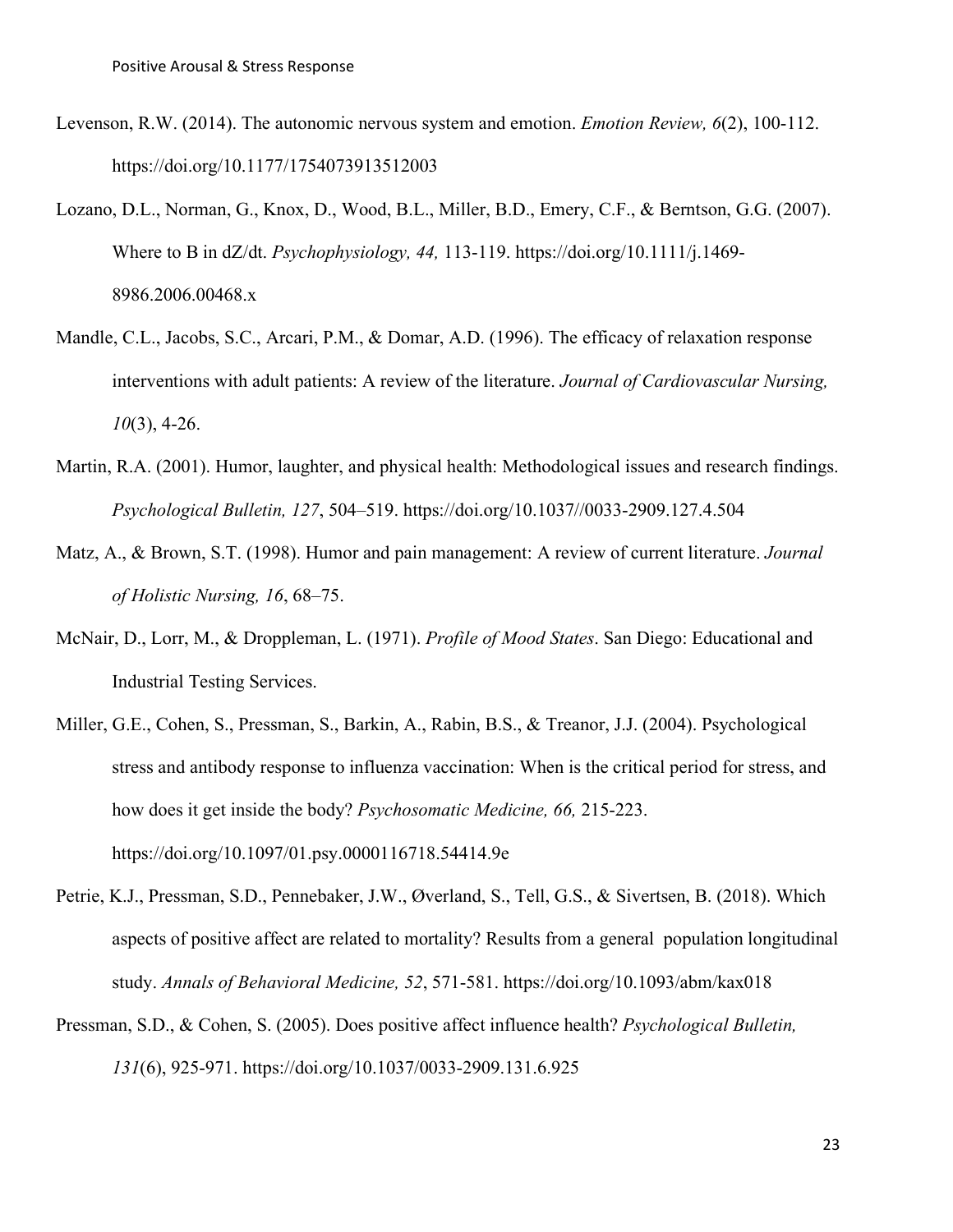Pressman, S.D., & Cohen, S. (2012). Positive emotion word use and longevity in famous deceased psychologists. *Health Psychology, 31*(3), 297-305. https://doi.org/10.1037/a0025339

Pressman, S.D., & Cross, M.P. (2018). Moving beyond a one-size-fits-all view of positive affect in health research. *Current Directions in Psychological Science, 27*(5), 339-344. https://doi.org/10.1177/0963721418760214

- Pressman, S.D., Jenkins, B.N., Kraft-Feil, T.L., Rasmussen, H., & Scheier, M.F. (2017). The whole is not the sum of its parts: Specific types of positive affect influence sleep differentially. *Emotion, 17*(5), 778-793. https://doi.org/10.1037/emo0000256
- Rabe-Hesketh, S., & Skrondal, A. (2012). *Multilevel and Longitudinal Modeling Using Stata Volume I: Continuous Responses* (3rd ed.). STATA Press.
- Rhudy, J.L., & Meagher, M.W. (2001). The role of emotion in pain modulation. *Current Opinion in Psychiatry, 14,* 241-245.
- Rhudy, J.L., & Williams, A.E. (2005). Gender differences in pain: Do emotions play a role? *Gender Medicine, 2,* 208-226.
- Roykulcharoen, V., & Good, M. (2004). Systematic relaxation to relieve postoperative pain. *Journal of Advanced Nursing, 48*(2), 140-148.
- Ruby, M.B., Falk, C.F., Heine, S.J., Villa, C., & Silberstein, O. (2012). Not all collectivisms are equal: Opposing preferences for ideal affect between East Asians and Mexicans. *Emotion, 12*(6), 1206- 1209. https://doi.org/10.1037/a0029118
- Schaffer, S.D., & Yucha, C.B. (2004). Relaxation and pain management. *American Journal of Nursing, 104,* 75-82.
- Seers, K., & Carroll, D. (1998). Relaxation techniques for acute pain management: A systematic review. *Journal of Advanced Nursing, 27,* 466-475.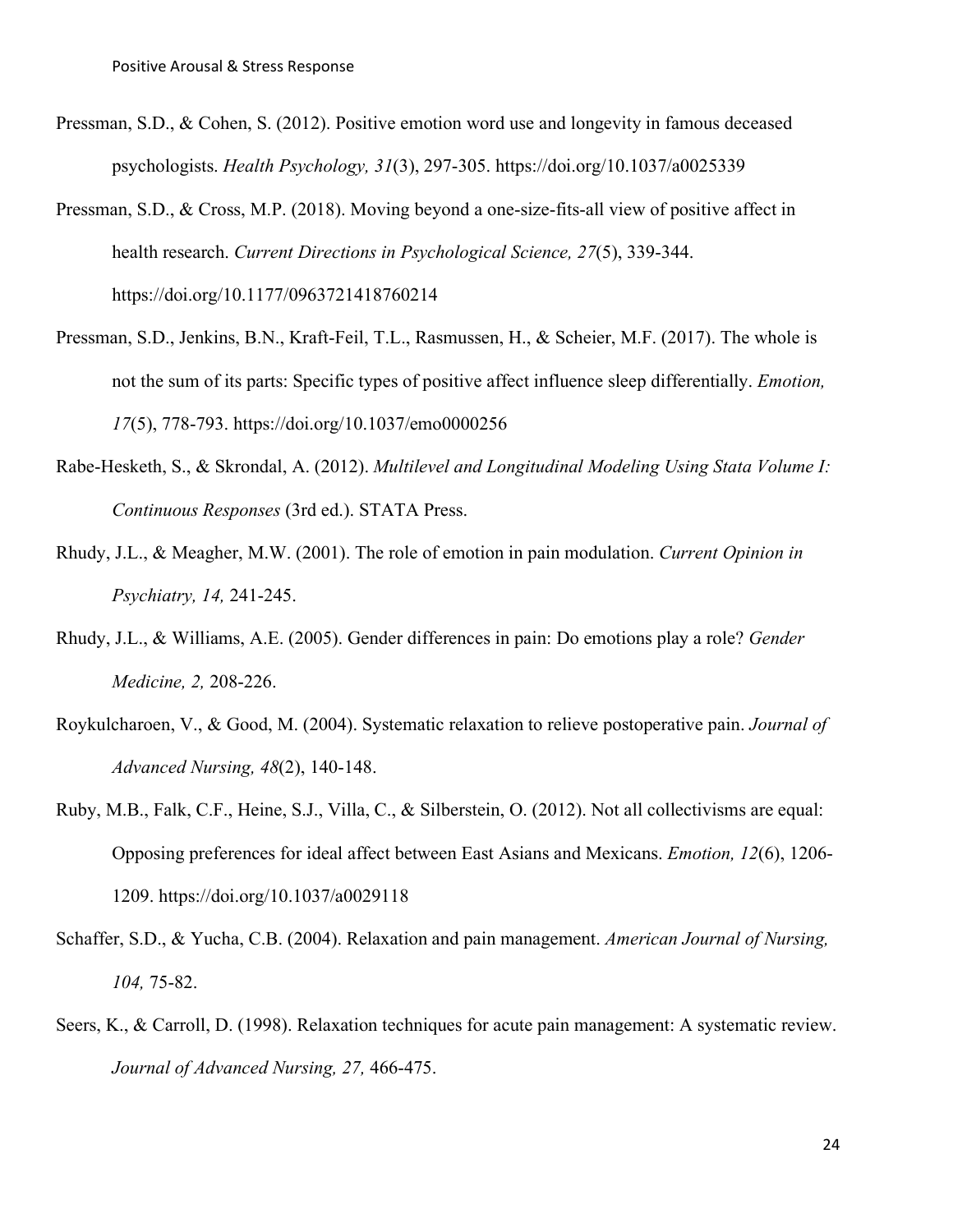- Sheldon, K.M., & Lyubomirsky, S. (2007). How to increase and sustain positive emotion: The effects of expressing gratitude and visualizing best possible selves. *Journal of Positive Psychology, 1*(2), 73-82. https://doi.org/10.1080/17439760500510676
- Sherwood, A., Allen, M.T., Fahrenberg, J., Kelsey, R.M., Lovallo, W.R., & van Doornen, L.J. (1990). Committee report: Methodological guidelines for impedance cardiography. *Psychophysiology, 27*(1), 1-23.
- Shiota, M.N., Neufeld, S.L., Yeung, W.H., Moser, S.E., & Perea, E.F. (2011). Feeling good: autonomic nervous system responding in five positive emotions. *Emotion, 11*(6), 1368-1378. https://doi.org/10.1037/a0024278
- Sin, N.L., & Lyubomirsky, S. (2009). Enhancing well-being and alleviating depressive symptoms with positive psychology interventions: A practice-friendly meta-analysis. *Journal of Clinical Psychology: In Session, 65*(5), 467-487. https://doi.org/10.1002/jclp.20593
- Thayer, R.E. (1967). Measurement of activation through self-report. *Psychological Reports, 20,* 663- 678.
- Thayer, R.E. (1970). Activation states as assessed by verbal report and four psychophysiological variables. *Psychophysiology, 7*(1), 86-94.
- Tsai, J.L. (2007). Cultural causes and behavioral consequences. *Perspectives in Psychological Science, 2*(3), 242-259.
- Tsai, J.L., Knutson, B., Fung, H.H. (2006). Cultural variation in affect valuation. *Journal of Personality and Social Psychology, 90*(2), 288-307. https://doi.org/10.1037/0022-3514.90.2.28
- Usala, P.D., & Hertzog, C. (1989). Measurement of affective states in adults: Evaluation of an adjective rating scale instrument. *Research on Aging, 11*(4), 403-426.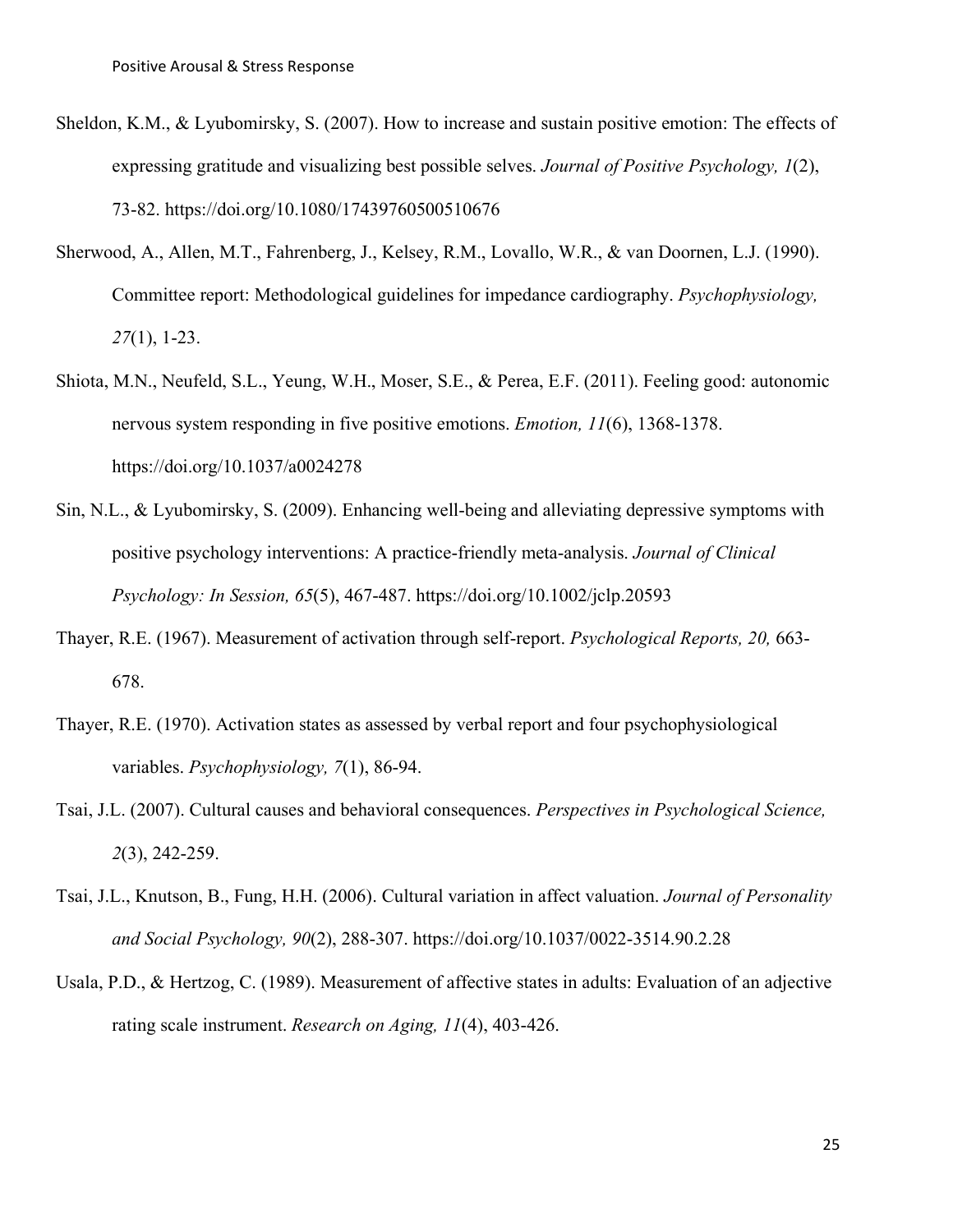- Weisenberg, M., Raz, T., & Hener, T. (1998) The influence of film-induced mood on pain perception. *Pain, 76*, 365-375.
- Wescott, T.B., & Horan, J.J. (1977). The effects of anger and relaxation forms of in vivo emotive imagery on pain tolerance. *Canadian Journal of Behavioural Science, 9*, 216-223.
- Witvliet, C.V., & Vrana, S.R. (1995). Psychophysiological responses as indices of affective dimensions. *Psychophysiology, 32*(5), 436-443.
- Zelman, D.C., Howland, E.W., Nichols, S.N., & Cleeland, C.S. (1991). The effects of induced mood on laboratory pain. *Pain, 46,* 105-111.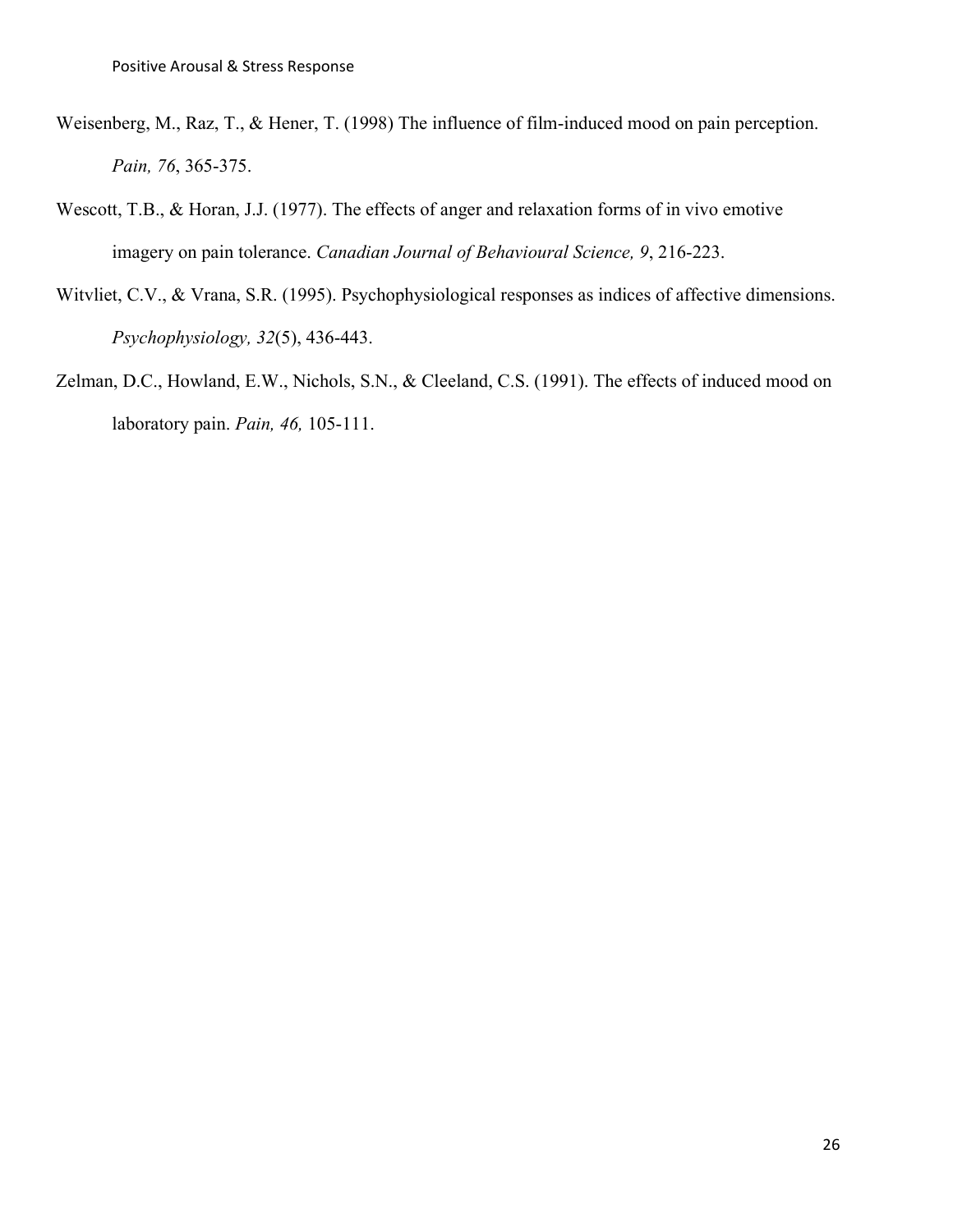# Table 1

| Descriptive Statistics ( $n=195$ ) |  |  |
|------------------------------------|--|--|
|------------------------------------|--|--|

| <b>Study Variables</b>               | Neutral<br>Control<br>$(n=44)$ | Calm<br>Condition<br>$(n=54)$ | Happy<br>Condition<br>$(n=44)$ | Excited<br>Condition<br>$(n=53)$ | $\chi^2$ or<br>$\overline{F}$ | $\boldsymbol{p}$ |
|--------------------------------------|--------------------------------|-------------------------------|--------------------------------|----------------------------------|-------------------------------|------------------|
| Females <sup>a</sup>                 | 30                             | 40                            | 31                             | 37                               | 0.48                          | 0.92             |
| Race/ ethnicity <sup>a</sup>         |                                |                               |                                |                                  | 12.87                         | 0.61             |
| White                                | 8                              | 13                            | 9                              | 15                               |                               |                  |
| Latino                               | 10                             | 19                            | 17                             | 17                               |                               |                  |
| East Asian                           | 21                             | 16                            | 15                             | 16                               |                               |                  |
| Other                                | 5                              | 6                             | 3                              | 5                                |                               |                  |
| Age $b$                              | 20.8(3.2)                      | 20.7(2.9)                     | 19.6(1.5)                      | 20.1(2.3)                        | 2.18                          | 0.09             |
| Body Mass Index <sup>b</sup>         | 25.5(5.9)                      | 24.5(4.8)                     | 26.0(5.6)                      | 24.2(7.1)                        | 0.92                          | 0.43             |
| Mood induction PEP <sup>b</sup>      | 112.5(6.0)                     | 111.7(5.7)                    | 112.1(5.5)                     | 110.7(8.6)                       | 0.65                          | 0.59             |
| Mood induction<br>RMSSD <sup>b</sup> | 44.3(28.0)                     | 41.5(23.1)                    | 41.9(21.8)                     | 34.9 (18.6)                      | 1.74                          | 0.16             |

*Note:* <sup>a</sup> Numbers in table are the sample size,  $\chi^2$  statistic and *p* value reported in columns on right b Numbers in table are the raw mean (standard deviation), *F* statistic and *p* value reported in columns on right.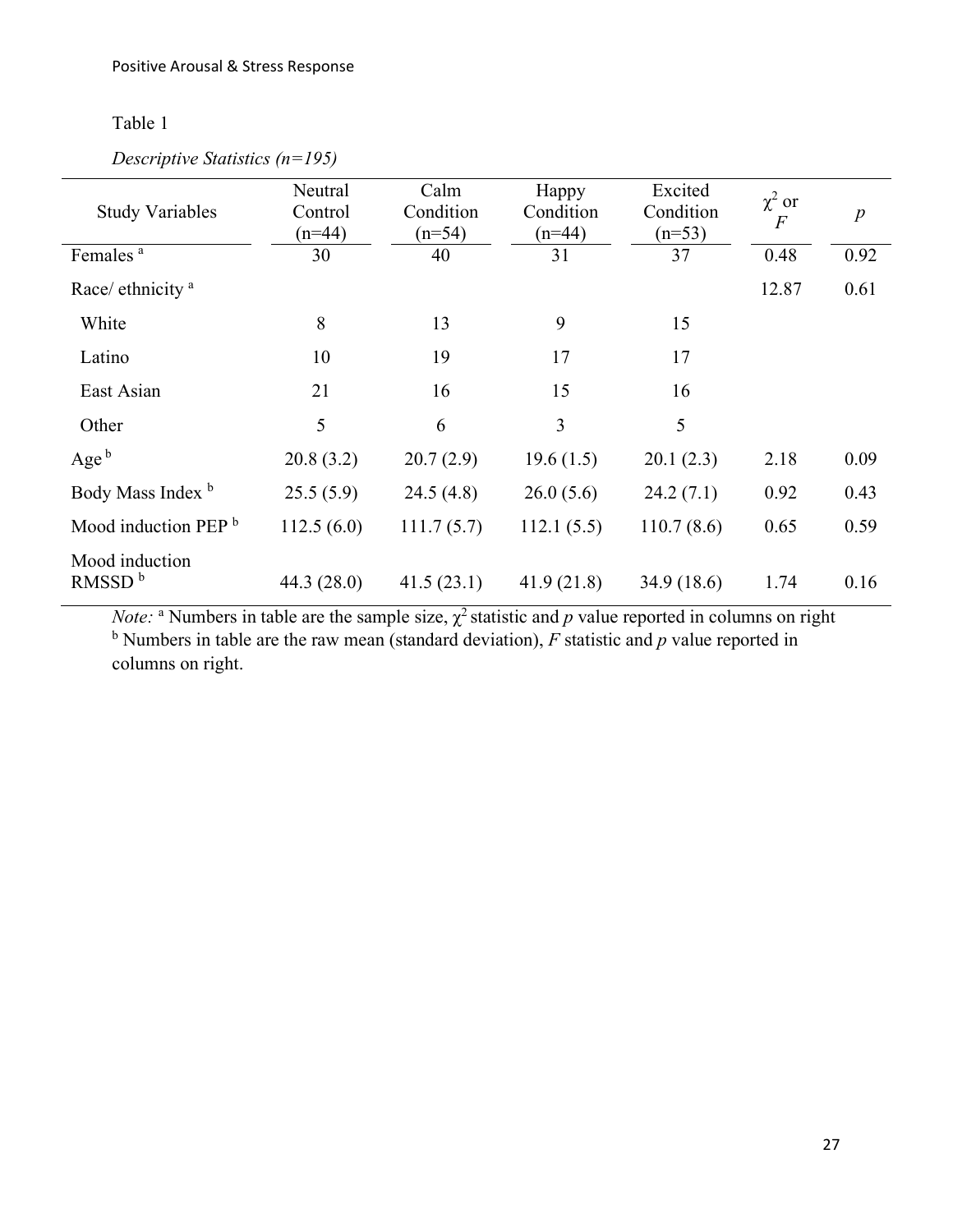



*Figure 1.* PEP response (ms) to the cold pressor task. Cold = Cold Pressor Task; R = Recovery; 1, 2, 3, 4, 5 = minute in respective task. Vertical reference line indicates the completion of the